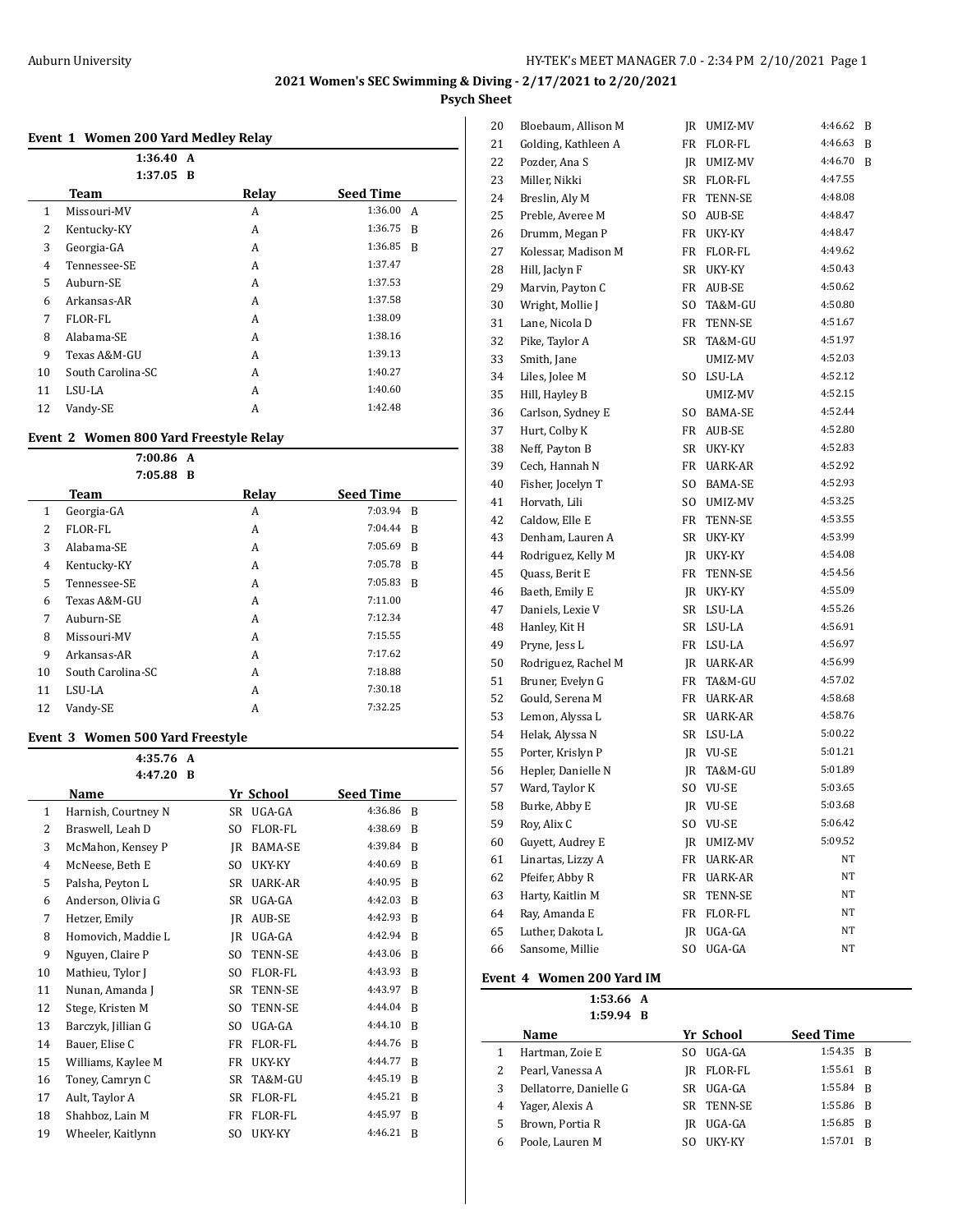# **Event 4 ...(Women 200 Yard IM)**

|    | Name                    |      | Yr School     | <b>Seed Time</b> |   |
|----|-------------------------|------|---------------|------------------|---|
| 7  | Quah, Jing              | SR   | TA&M-GU       | 1:57.25          | B |
| 8  | Rothrock, Trude R       | JR   | TENN-SE       | 1:57.30          | B |
| 9  | Pintar, Tjasa           | SR   | TENN-SE       | 1:57.46          | B |
| 10 | Gati, Izzy G            |      | JR UKY-KY     | 1:57.68          | B |
| 11 | Dickinson, Callie G     |      | IR UGA-GA     | 1:57.74          | B |
| 12 | Brathwaite, Katrina     |      | SO UMIZ-MV    | 1:57.75          | B |
| 13 | Golding, Kathleen A     |      | FR FLOR-FL    | 1:57.93          | B |
| 14 | Vavrinova, Adela X      | SO.  | UARK-AR       | 1:58.10          | B |
| 15 | Sorenson, Sophie L      |      | JR UKY-KY     | 1:58.42          | B |
| 16 | Popov, Nikol A          | SR   | TENN-SE       | 1:58.44          | B |
| 17 | Katzer, Danika J        |      | JR TENN-SE    | 1:58.51          | B |
| 18 | Ownbey, Hannah C        |      | <b>AUB-SE</b> | 1:58.60          | B |
| 19 | Felner, Gracie E        |      | FR BAMA-SE    | 1:58.92          | B |
| 20 | Stanfield, Summer R     |      | SO LSU-LA     | 1:58.93          | B |
| 21 | Davey, Gillian K        | SO - | UKY-KY        | 1:59.08          | B |
| 22 | Cummings, Carly P       |      | SR AUB-SE     | 1:59.19          | B |
| 23 | Burchill, Sammie F      |      | SR UGA-GA     | 1:59.41          | B |
| 24 | Rice, Anna H.           |      | FR UKY-KY     | 1:59.65          | B |
| 25 | Bonnett, Bailey A       | SR   | UKY-KY        | 1:59.75          | B |
| 26 | Herrmann, Vanessa L     |      | JR UARK-AR    | 2:00.01          |   |
| 27 | Tarazi, Val R           |      | JR AUB-SE     | 2:00.09          |   |
| 28 | Smith, Amanda C         | SR   | UMIZ-MV       | 2:00.12          |   |
| 29 | Luther, Dakota L        |      | JR UGA-GA     | 2:00.19          |   |
| 30 | Toney, Camryn C         | SR   | TA&M-GU       | 2:00.32          |   |
| 31 | Bellina, Hannah C       |      | FR LSU-LA     | 2:00.39          |   |
| 32 | Buerger, Torie H        | FR   | UKY-KY        | 2:00.42          |   |
| 33 | Liberto, Morgan S       |      | JR BAMA-SE    | 2:00.43          |   |
| 34 | Theil, Caroline T       |      | JR TA&M-GU    | 2:00.54          |   |
| 35 | Sykes, Emily J          |      | SR TENN-SE    | 2:00.61          |   |
| 36 | Lee, Meghan R           |      | FR AUB-SE     | 2:00.65          |   |
| 37 | Kennett, Bobbi G        | FR   | TA&M-GU       | 2:00.71          |   |
| 38 | McCauley, Ashley E      | SO.  | UGA-GA        | 2:00.71          |   |
| 39 | Curtis, Brynn M         |      | FR AUB-SE     | 2:00.79          |   |
| 40 | Thamm, Claudia M        | SO   | AUB-SE        | 2:00.95          |   |
| 41 | Beil, Mallory J         | JR   | TENN-SE       | 2:01.03          |   |
| 42 | Ogle, Jodi M            | JR   | UKY-KY        | 2:01.36          |   |
| 43 | Ray, Amanda E           | FR   | FLOR-FL       | 2:01.55          |   |
| 44 | Underwood, Mallory A    | SR   | BAMA-SE       | 2:01.55          |   |
| 45 | Gholston, Margaret E    | FR   | AUB-SE        | 2:01.87          |   |
| 46 | Beil, Kenady R          | FR   | FLOR-FL       | 2:01.91          |   |
| 47 | Ai, Sammie M            | FR   | SCAR-SC       | 2:01.99          |   |
| 48 | Mechling, Maddie J      | FR   | BAMA-SE       | 2:02.06          |   |
| 49 | Kovac, CJ J             | JR   | UMIZ-MV       | 2:02.07          |   |
| 50 | Thompson, Brittany K    |      | JR LSU-LA     | 2:02.09          |   |
| 51 | Koczo, Abigail E        | SO.  | BAMA-SE       | 2:02.18          |   |
| 52 | Ward, Trinity M         | SO.  | UKY-KY        | 2:02.22          |   |
| 53 | Hurt, Colby K           | FR   | AUB-SE        | 2:02.24          |   |
| 54 | Zavaros, Rosie          | JR   | FLOR-FL       | 2:02.41          |   |
| 55 | Reynera, Caitlin A      | SO   | BAMA-SE       | 2:03.05          |   |
| 56 | Deboer, Adrianna G      | SR   | FLOR-FL       | 2:03.39          |   |
| 57 | Nelson, Emme K          | FR   | TA&M-GU       | 2:03.47          |   |
| 58 | Von Biberstein, Julia K | SR   | UGA-GA        | 2:03.54          |   |
| 59 | Jones, Kayla L          | JR   | UMIZ-MV       | 2:03.87          |   |
| 60 | Ahrens, Abigail G       | FR   | TA&M-GU       | 2:04.03          |   |
| 61 | Luckett, Leah M         | FR   | UKY-KY        | 2:04.17          |   |
| 62 | Garfield, Emma M        | JR   | UARK-AR       | 2:04.36          |   |

| 63 | Hepler, Danielle N       | IR        | TA&M-GU        | 2:04.38 |
|----|--------------------------|-----------|----------------|---------|
| 64 | Longbottom, Charlotte V  | FR        | TA&M-GU        | 2:04.69 |
| 65 | Shields, Kendall M       | IR        | TENN-SE        | 2:04.75 |
| 66 | Porter, Cecilia M        | FR        | FLOR-FL        | 2:04.81 |
| 67 | Wright, Cat G            | IR        | BAMA-SE        | 2:04.96 |
| 68 | Aurnou-Rhees, Jordan W   | FR        | TENN-SE        | 2:05.12 |
| 69 | McDaid, Allie            | IR        | LSU-LA         | 2:05.17 |
| 70 | Colwell, Lizzy M         | IR        | <b>VU-SE</b>   | 2:05.18 |
| 71 | Clifton, Maddi L         | SO.       | LSU-LA         | 2:05.21 |
| 72 | Snyder, Emily M          | SR.       | UMIZ-MV        | 2:05.23 |
| 73 | Szklaruk-Traipe, Sarah B | FR        | TA&M-GU        | 2:05.61 |
| 74 | Mangaoang, Desirae A     | FR        | TA&M-GU        | 2:05.77 |
| 75 | Porter, Kaitlyn E        | FR        | SCAR-SC        | 2:05.80 |
| 76 | Masterson, Ellie I       | IR        | SCAR-SC        | 2:05.82 |
| 77 | Steele, Taylor L         | SO.       | SCAR-SC        | 2:05.82 |
| 78 | Buchanan, Kaley R        |           | SR VU-SE       | 2:06.12 |
| 79 | Pike, Taylor A           | SR.       | TA&M-GU        | 2:06.25 |
| 80 | Thomas, Lauren R         |           | JR VU-SE       | 2:06.28 |
| 81 | Borgstroem, Oda K        | FR        | TA&M-GU        | 2:06.33 |
| 82 | Horomanski, Emily P      | SO.       | SCAR-SC        | 2:07.32 |
| 83 | Gordon, Lindsey S        | SR -      | <b>VU-SE</b>   | 2:07.67 |
| 84 | Ervin, Anna E            | FR        | UARK-AR        | 2:07.81 |
| 85 | Spence, Caroline G       | SR        | SCAR-SC        | 2:08.80 |
| 86 | Powers, Kylie A          | IR        | TA&M-GU        | 2:11.43 |
| 87 | Neubauer, Francesca Y    |           | IR VU-SE       | 2:12.52 |
| 88 | Pozder, Ana S            | IR        | UMIZ-MV        | NT      |
| 89 | Berglund, Meredith J     | FR        | SCAR-SC        | NT      |
| 90 | Petkova, Diana P         |           | <b>BAMA-SE</b> | NT      |
| 91 | Burke, Abby E            | IR        | <b>VU-SE</b>   | NT      |
| 92 | Ellis, Brooke N          | <b>SR</b> | <b>VU-SE</b>   | NT      |
|    |                          |           |                |         |

# **Event 5 Women 50 Yard Freestyle**

**21.66 A**

|              | 22.76 B                |                |                |                  |                |
|--------------|------------------------|----------------|----------------|------------------|----------------|
|              | Name                   |                | Yr School      | <b>Seed Time</b> |                |
| $\mathbf{1}$ | Thompson, Sarah M      |                | SR UMIZ-MV     | 21.76 B          |                |
| 2            | Keil, Megan K          | IR             | UMIZ-MV        | 21.83            | <sup>B</sup>   |
| 3            | Fa'Amausili, Gabi A    | SR             | UGA-GA         | 22.08 B          |                |
| 4            | Grinter, Bailey A      | SR             | TENN-SE        | 22.11 B          |                |
| 5            | Parker, Maxine C       | FR             | UGA-GA         | 22.24 B          |                |
| 6            | Stepanek, Chloe M      | <b>FR</b>      | TA&M-GU        | 22.26 B          |                |
| 7            | Bates, Talia B         | S <sub>O</sub> | FLOR-FL        | 22.30 B          |                |
| 8            | Scott, Morgan E        | <b>IR</b>      | BAMA-SE        | 22.31 B          |                |
| 9            | Mack, Katelyn G        | S <sub>0</sub> | FLOR-FL        | 22.34 B          |                |
| 10           | McSharry, Mona L       | <b>FR</b>      | TENN-SE        | 22.38 B          |                |
| 11           | Barclay, Emily G       | IR.            | UARK-AR        | 22.41 B          |                |
| 12           | Sichterman, Megan J    | <b>SR</b>      | TENN-SE        | 22.42 B          |                |
| 13           | Melton, Kobie M        | IR             | UARK-AR        | 22.50            | B              |
| 14           | Gaines, Riley M        | IR             | UKY-KY         | 22.52            | B              |
| 15           | Molnar, Flora          | <b>SR</b>      | BAMA-SE        | 22.54            | - B            |
| 16           | Ungaretti, Natalie A   | S <sub>O</sub> | TENN-SE        | 22.61            | B              |
| 17           | Moderski, Alex C       | SO.            | UMIZ-MV        | 22.68            | B              |
| 18           | Hillis, Gabrielle B    | <b>SR</b>      | FLOR-FL        | 22.68            | B              |
| 19           | Feddersen, Amy J       | SO.            | UMIZ-MV        | 22.70            | B              |
| 20           | Sansores, Andrea A     | IR             | UARK-AR        | 22.74            | R              |
| 21           | Smith, Sierra          |                | UMIZ-MV        | 22.75            | B              |
| 22           | Milutinovich, Katarina | SO.            | LSU-LA         | 22.76            | $\overline{B}$ |
| 23           | Samansky, Abby K       | SO.            | <b>TENN-SE</b> | 22.78            |                |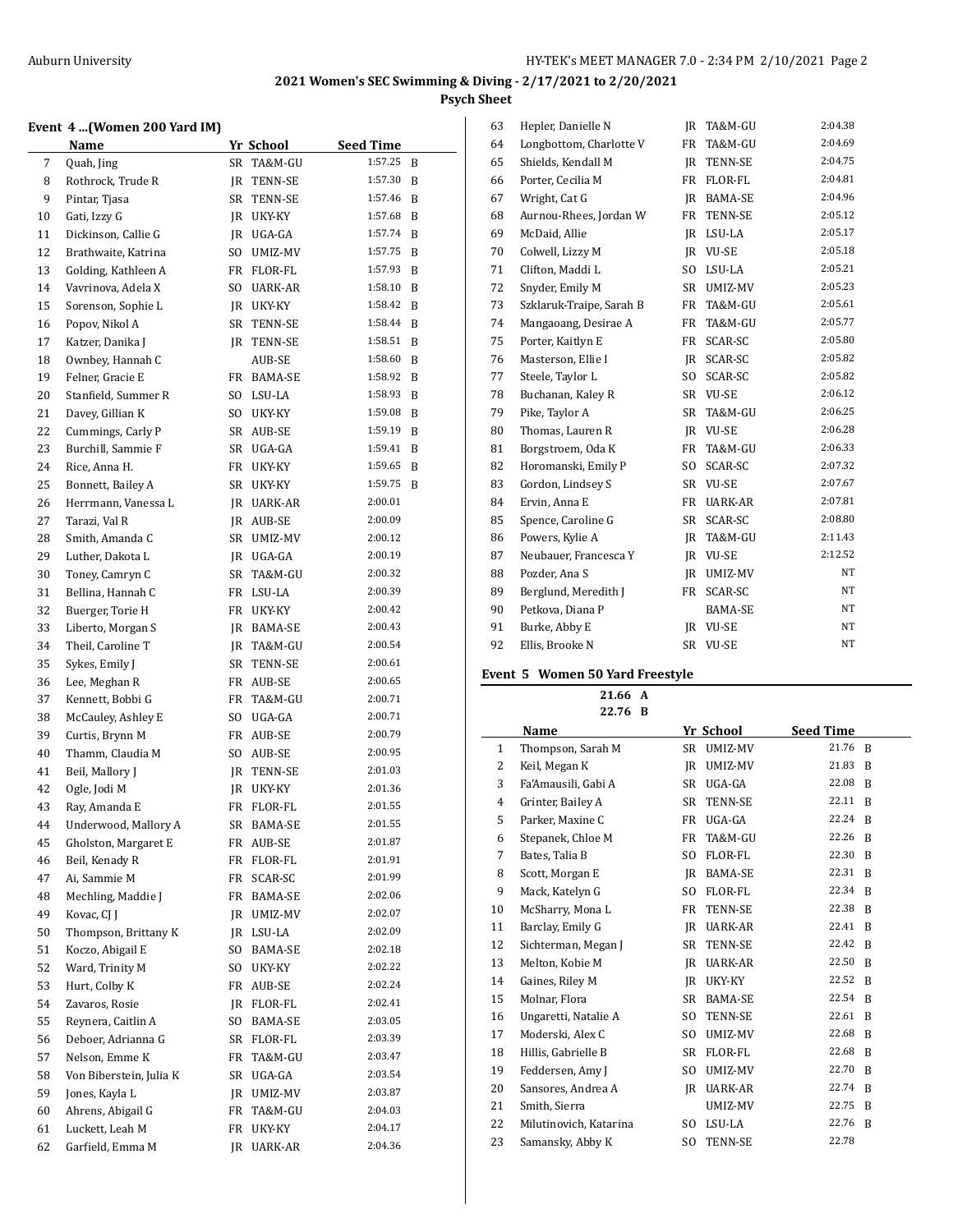#### **Event 5 ...(Women 50 Yard Freestyle)**

|          | $\sigma$ m, romen by rara rreescyle<br><b>Name</b> |     | <u>Yr School</u>        | <b>Seed Time</b> |
|----------|----------------------------------------------------|-----|-------------------------|------------------|
| 24       | Pintar, Tjasa                                      |     | SR TENN-SE              | 22.81            |
| 25       | Taylor, Olivia C                                   | SO. | LSU-LA                  | 22.83            |
| 26       | Balbuena, Kirschtine O                             |     | JR FLOR-FL              | 22.83            |
| 27       | Harper, Olivia M                                   | FR  | TENN-SE                 | 22.88            |
| 28       | Smith, Janie L                                     | SO. | SCAR-SC                 | 22.92            |
| 29       | Moore, Molly A                                     |     | JR UARK-AR              | 22.94            |
| 30       | Porter, Samantha J                                 |     | SR UMIZ-MV              | 22.99            |
| 31       | Dupre, Cora A                                      | SO. | BAMA-SE                 | 22.99            |
| 32       | Gibbons, Abigail G                                 |     | FR AUB-SE               | 23.01            |
| 33       | Rothrock, Trude R                                  |     | JR TENN-SE              | 23.01            |
| 34       | Reed, Maria D                                      | SR  | BAMA-SE                 | 23.03            |
| 35       | Steckiel, Emma J                                   | FR  | AUB-SE                  | 23.07            |
| 36       | Smith, Tatum N                                     |     | JR UGA-GA               | 23.09            |
| 37       | Walker, Emma C                                     |     | JR SCAR-SC              | 23.17            |
| 38       | Surrell-Norwood, Jada R                            |     | FR BAMA-SE              | 23.17            |
| 39       | Reinstein, Sloane O                                | FR  | UGA-GA                  | 23.18            |
| 40       | Chandler, Aubrey A                                 | FR  | SCAR-SC                 | 23.20            |
| 41       | Pike, Brittney E                                   |     | JR UARK-AR              | 23.24            |
| 42       | Schultz, Annette L                                 |     | JR FLOR-FL              | 23.25            |
| 43       | Merritt, Kensley E                                 |     | FR AUB-SE               | 23.27            |
| 44       | Cothern, Bella                                     | FR  | UARK-AR                 | 23.27            |
| 45       | Lawrence, Macy N                                   | FR  | UARK-AR                 | 23.27            |
| 46       | McPherson, Olivia C                                | FR  | SCAR-SC                 | 23.27            |
| 47       | Kennett, Bobbi G                                   | FR  | TA&M-GU                 | 23.34            |
|          |                                                    |     |                         | 23.38            |
| 48       | Gebel, Alex E                                      |     | JR TENN-SE              | 23.41            |
| 49       | Peel, Meghan S                                     |     | SR BAMA-SE              | 23.43            |
| 50       | Thaman, Kenedy E                                   | SR  | UARK-AR                 | 23.45            |
| 51       | Stephenson, Emma G                                 | SO  | TA&M-GU                 | 23.51            |
| 52       | Pardus, Elysse A                                   |     | FR AUB-SE               | 23.53            |
| 53       | Shaner, Reilly K                                   | SO. | UARK-AR                 | 23.61            |
| 54<br>55 | Bragg, Mady M<br>Kraus, Mari L                     |     | SO UGA-GA               | 23.69            |
|          | Stephens, Julianna M                               |     | JR SCAR-SC<br>FR UGA-GA | 23.70            |
| 56       |                                                    |     | FR LSU-LA               | 23.71            |
| 57<br>58 | Osborne, Reagan R<br>Rimmer, Annie A               | FR  | TENN-SE                 | 23.71            |
| 59       | Doennebrink, Danielle E                            | SR  | SCAR-SC                 | 23.72            |
| 60       | Theall, Olivia A                                   | FR  | TA&M-GU                 | 23.72            |
| 61       | Beers, Eleanor D                                   | FR  | VU-SE                   | 23.72            |
| 62       | London, Maddie R                                   | SO  | UARK-AR                 | 23.73            |
| 63       | Winer, Molly E                                     | SO. | UMIZ-MV                 | 23.74            |
| 64       | Huffman, Olivia R                                  | SR  | UKY-KY                  | 23.78            |
| 65       | Debeer, Tonner E                                   | JR  | VU-SE                   | 23.79            |
| 66       | Marando, Margaret M                                | FR  | TENN-SE                 | 23.81            |
| 67       | Thompson, Sarah-grace G                            | FR  | LSU-LA                  | 23.82            |
| 68       | Pierobon Mays, Gabriela V                          | FR  | VU-SE                   | 23.83            |
| 69       | Ervin, Anna E                                      | FR  | <b>UARK-AR</b>          | 23.84            |
| 70       | Hallum, Jade A                                     | FR  | TA&M-GU                 | 23.88            |
| 71       | Stout, Alina C                                     | FR  | VU-SE                   | 23.96            |
| 72       | Kucsan, Natalie R                                  | JR  | LSU-LA                  | 24.06            |
| 73       | Jordan, Chantal E                                  | SO. | VU-SE                   | 24.12            |
| 74       | Buchanan, Kaley R                                  | SR  | VU-SE                   | 24.33            |
| 75       | Roycraft, Sydney G                                 | FR  | LSU-LA                  | 24.36            |
| 76       | Smith, Alaya D                                     | FR  | TA&M-GU                 | 24.41            |
| 77       | Jones, Bradi E                                     | FR  | UARK-AR                 | 24.45            |
| 78       | Pearl, Maddie E                                    | JR  | UARK-AR                 | 24.58            |
| 79       | Bauer, Allison C                                   | SO. | VU-SE                   | 24.71            |
|          |                                                    |     |                         |                  |

| 80  | Black, Erynn A      | FR             | SCAR-SC        | 24.81     |
|-----|---------------------|----------------|----------------|-----------|
| 81  | Pantano, Bella L    | FR             | SCAR-SC        | 24.82     |
| 82  | Ward, Taylor K      | S <sub>O</sub> | VU-SE          | 24.84     |
| 83  | McCormack, Lauren A | FR             | VU-SE          | 24.85     |
| 84  | Schlicht, Sammy C   | FR             | TA&M-GU        | 24.96     |
| 85  | Parker, Riley C     | FR             | SCAR-SC        | 25.00     |
| 86  | Seberger, Gabby D   | IR             | VU-SE          | 25.28     |
| 87  | Tran, Trinity N     | FR             | VU-SE          | 25.47     |
| 88  | Platek, Ella A      | FR             | VU-SE          | 25.74     |
| 89  | Boll, Emilie        | S <sub>O</sub> | LSU-LA         | 27.81     |
| 90  | Jannasch, Jadyn L   | FR             | LSU-LA         | 29.20     |
| 91  | Newby, Hanna K      | S <sub>O</sub> | AUB-SE         | NT        |
| 92  | Heymans, Marna M    | JR             | <b>UARK-AR</b> | NT        |
| 93  | Snyder, Emily M     | SR             | UMIZ-MV        | NT        |
| 94  | Hogg, Molly M       |                | UMIZ-MV        | <b>NT</b> |
| 95  | Alexander, Emma K   | S <sub>O</sub> | SCAR-SC        | NT        |
| 96  | Armstrong, Megan E  | FR             | SCAR-SC        | NT        |
| 97  | Herren, Parker S    | JR             | UKY-KY         | NT        |
| 98  | Harty, Kaitlin M    | SR             | TENN-SE        | NT        |
| 99  | Wong, Kaila T       | SR             | <b>BAMA-SE</b> | NT        |
| 100 | Antoniou, Kalia     | IR             | BAMA-SE        | NT        |
| 101 | Nutter, Kristen M   | S <sub>O</sub> | VU-SE          | NT        |
|     |                     |                |                |           |

## **Event 6 Women 1 mtr Diving**

|                | 265.00 B               |                |                   |        |
|----------------|------------------------|----------------|-------------------|--------|
|                | Name                   |                | Yr School         |        |
| $\mathbf{1}$   | Wilson, Aimee          |                | JR TA&M-GU        | 339.60 |
| 2              | Campbell, Charlye E    | SR             | TA&M-GU           | 324.30 |
| 3              | Knight, Kyndal         | IR             | UKY-KY            | 320.78 |
| $\overline{4}$ | Lavenant, Montserrat G | FR             | LSU-LA            | 319.95 |
| 5              | Clairmont, Alyssa P    | SO.            | TA&M-GU           | 315.23 |
| 6              | Cable, Grace M         | IR             | TENN-SE           | 314.63 |
| 7              | Celaya-Hernandez, Ana  | SR             | <b>TENN-SE</b>    | 309.60 |
| 8              | Goh, Yu Qian C         | SR             | SCAR-SC           | 308.25 |
| 9              | Renner, Elle E         | SO.            | TENN-SE           | 304.05 |
| 10             | Ceyanes, Chloe K       |                | IR TA&M-GU        | 303.75 |
| 11             | Roxne, Mathilda I      | SO.            | SCAR-SC           | 300.68 |
| 12             | Trueb, Savana          | SO.            | UMIZ-MV           | 294.35 |
| 13             | Lucoe, Tanesha         | SO.            | <b>BAMA-SE</b>    | 290.10 |
| 14             | Tuxen, Anne            | SO.            | LSU-LA            | 287.10 |
| 15             | Wolfson, Emily Ann A   | SO.            | TENN-SE           | 286.43 |
| 16             | Rousseau, Sarah R      |                | JR UMIZ-MV        | 284.10 |
| 17             | Holt, Kara E           | SO.            | <b>TENN-SE</b>    | 280.43 |
| 18             | Bower, Halia S         |                | JR BAMA-SE        | 279.00 |
| 19             | Wensuc, Gretchen N     | SO.            | AUB-SE            | 270.75 |
| 20             | Southall, Morgan       | SO             | UKY-KY            | 266.18 |
| 21             | Goldstein, Maia G      |                | FR AUB-SE         | 265.50 |
| 22             | Sullivan, Ashlynn J    | S <sub>O</sub> | AUB-SE            | 263.33 |
| 23             | McKinley, MaryVan      |                | UKY-KY            | 257.85 |
| 24             | Montague, Hayley M     | SO.            | LSU-LA            | 246.08 |
| 25             | Minter, Kendall J      | FR             | AUB-SE            | 244.13 |
| 26             | Diorio, Bria           | FR             | SCAR-SC           | 219.60 |
| 27             | Amer, Maha             |                | JR UARK-AR        | NP     |
| 28             | Matalone, Josie M      | SO.            | UARK-AR           | NP     |
| 29             | Mosena, Esti           |                | <b>IR UARK-AR</b> | NΡ     |
| 30             | Richards, Mayci R      |                | FR UARK-AR        | NP     |
| 31             | Schultz, Brooke C      | IR             | <b>UARK-AR</b>    | NΡ     |
| 32             | Walker, Grace E        | FR             | <b>UARK-AR</b>    | NP     |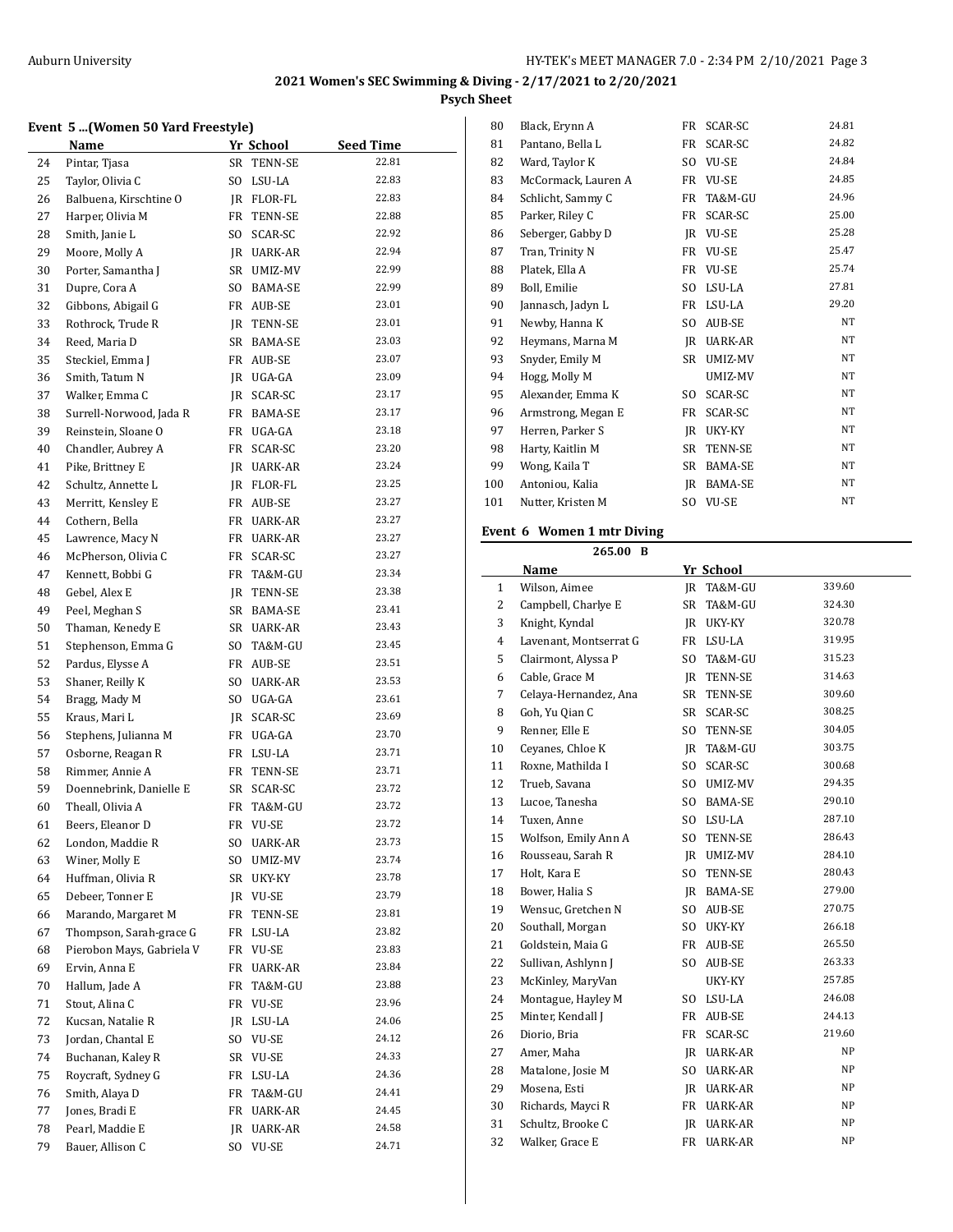### **Event 6 ...(Women 1 mtr Diving)**

|    | Name               |      | Yr School |    |
|----|--------------------|------|-----------|----|
| 33 | Whitner, Emma      | SR   | FLOR-FL   | NP |
| 34 | Perez, Elizabeth V | IR   | FLOR-FL   | NP |
| 35 | Snider, Lauren E   | IR   | FLOR-FL   | NP |
| 36 | McCool, Ashley A   | SR – | FLOR-FL   | NP |
| 37 | Crump, Ellie E     | IR   | UGA-GA    | NP |
| 38 | Howell, Kelliann M | IR   | UGA-GA    | NP |
| 39 | Wenzel, Meghan E   | FR   | UGA-GA    | NP |
| 40 | Brown, Tally R     | IR   | UGA-GA    | NP |

### **Event 7 Women 200 Yard Freestyle Relay**

|    | 1:28.43 A         |       |                           |
|----|-------------------|-------|---------------------------|
|    | $1:29.21$ B       |       |                           |
|    | Team              | Relay | <b>Seed Time</b>          |
| 1  | Missouri-MV       | A     | 1:28.47<br>$\overline{B}$ |
| 2  | Georgia-GA        | A     | 1:29.15<br>B              |
| 3  | Tennessee-SE      | A     | 1:29.45                   |
| 4  | FLOR-FL           | A     | 1:29.56                   |
| 5. | Arkansas-AR       | A     | 1:29.77                   |
| 6  | Alabama-SE        | A     | 1:30.04                   |
| 7  | Texas A&M-GU      | A     | 1:30.30                   |
| 8  | Auburn-SE         | A     | 1:30.60                   |
| 9  | LSU-LA            | A     | 1:31.16                   |
| 10 | Kentucky-KY       | A     | 1:31.52                   |
| 11 | South Carolina-SC | A     | 1:32.55                   |
| 12 | Vandy-SE          | А     | 1:34.20                   |

## **Event 8 Women 400 Yard IM**

|    | 4:03.62<br>A        |                |                |                  |              |
|----|---------------------|----------------|----------------|------------------|--------------|
|    | 4:17.30 B           |                |                |                  |              |
|    | Name                |                | Yr School      | <b>Seed Time</b> |              |
| 1  | Yager, Alexis A     | <b>SR</b>      | TENN-SE        | 4:08.75          | B            |
| 2  | Quah, Jing          | <b>SR</b>      | TA&M-GU        | 4:09.09          | B            |
| 3  | Davey, Gillian K    | S <sub>O</sub> | UKY-KY         | 4:09.68          | B            |
| 4  | Palsha, Peyton L    | <b>SR</b>      | UARK-AR        | 4:10.05          | B            |
| 5  | Poole, Lauren M     | SO.            | UKY-KY         | 4:10.29          | B            |
| 6  | Toney, Camryn C     | SR             | TA&M-GU        | 4:10.47          | <sup>B</sup> |
| 7  | Dickinson, Callie G | <b>IR</b>      | UGA-GA         | 4:10.56          | B            |
| 8  | Pearl, Vanessa A    | IR             | FLOR-FL        | 4:10.69          | B            |
| 9  | Homovich, Maddie L  | IR             | UGA-GA         | 4:12.14          | B            |
| 10 | Golding, Kathleen A | FR             | FLOR-FL        | 4:12.39          | B            |
| 11 | Ownbey, Hannah C    |                | AUB-SE         | 4:12.50          | B            |
| 12 | Vavrinova, Adela X  | S <sub>O</sub> | UARK-AR        | 4:13.12          | B            |
| 13 | Burchill, Sammie F  | SR             | UGA-GA         | 4:13.15          | B            |
| 14 | Brown, Portia R     | <b>IR</b>      | UGA-GA         | 4:13.65          | B            |
| 15 | McMahon, Kensey P   | IR             | BAMA-SE        | 4:13.94          | -B           |
| 16 | Kolessar, Madison M | FR             | FLOR-FL        | 4:14.09          | B            |
| 17 | Bonnett, Bailey A   | <b>SR</b>      | UKY-KY         | 4:14.42          | B            |
| 18 | Hetzer, Emily       |                | IR AUB-SE      | 4:14.64          | <sup>B</sup> |
| 19 | Sykes, Emily J      | SR             | TENN-SE        | 4:14.92          | B            |
| 20 | Katzer, Danika J    | <b>IR</b>      | TENN-SE        | 4:16.13          | B            |
| 21 | McCauley, Ashley E  | S <sub>0</sub> | UGA-GA         | 4:16.34          | -B           |
| 22 | Lee, Meghan R       | FR             | AUB-SE         | 4:16.38          | <sup>B</sup> |
| 23 | Pryne, Jess L       | FR             | LSU-LA         | 4:16.68          | B            |
| 24 | Breslin, Aly M      | FR             | TENN-SE        | 4:16.81          | B            |
| 25 | Nunan, Amanda J     | <b>SR</b>      | TENN-SE        | 4:16.90          | B            |
| 26 | Carlson, Sydney E   | S <sub>O</sub> | <b>BAMA-SE</b> | 4:17.06          | B            |

| 27 | Zavaros, Rosie        | IR        | FLOR-FL      | 4:17.13 | B |
|----|-----------------------|-----------|--------------|---------|---|
| 28 | Hurt, Colby K         | FR        | AUB-SE       | 4:17.17 | B |
| 29 | Herrmann, Vanessa L   | IR        | UARK-AR      | 4:17.31 |   |
| 30 | Underwood, Mallory A  | SR        | BAMA-SE      | 4:17.41 |   |
| 31 | Piccirillo, Allison J | SO.       | FLOR-FL      | 4:17.91 |   |
| 32 | Horvath, Lili         | SO.       | UMIZ-MV      | 4:18.26 |   |
| 33 | Preble, Averee M      | SO.       | AUB-SE       | 4:18.73 |   |
| 34 | Ray, Amanda E         | FR        | FLOR-FL      | 4:18.96 |   |
| 35 | Rice, Anna H.         | FR        | UKY-KY       | 4:19.09 |   |
| 36 | Ogle, Jodi M          | IR        | UKY-KY       | 4:19.79 |   |
| 37 | Gholston, Margaret E  | <b>FR</b> | AUB-SE       | 4:20.08 |   |
| 38 | Sweeney, Devan M      | SR        | AUB-SE       | 4:20.37 |   |
| 39 | Ahrens, Abigail G     | FR        | TA&M-GU      | 4:20.40 |   |
| 40 | Cech, Hannah N        | <b>FR</b> | UARK-AR      | 4:21.16 |   |
| 41 | Smith, Amanda C       | SR        | UMIZ-MV      | 4:22.61 |   |
| 42 | Nelson, Emme K        | FR        | TA&M-GU      | 4:25.62 |   |
| 43 | Thomas, Lauren R      | IR        | VU-SE        | 4:26.01 |   |
| 44 | Liles, Jolee M        | SO.       | LSU-LA       | 4:26.58 |   |
| 45 | Garfield, Emma M      | IR        | UARK-AR      | 4:27.21 |   |
| 46 | Colwell, Lizzy M      | IR        | <b>VU-SE</b> | 4:28.12 |   |
| 47 | Luckett, Leah M       | FR        | UKY-KY       | 4:28.37 |   |
| 48 | Hepler, Danielle N    | IR        | TA&M-GU      | 4:29.21 |   |
| 49 | Masterson, Ellie I    | IR        | SCAR-SC      | 4:31.06 |   |
| 50 | Roy, Alix C           | SO.       | <b>VU-SE</b> | 4:35.35 |   |
| 51 | Kovac, CJ J           | IR        | UMIZ-MV      | NT      |   |
| 52 | Theil, Caroline T     | IR        | TA&M-GU      | NT      |   |

#### **Event 9 Women 100 Yard Butterfly**

**50.92 A 53.76 B**

|    | 53./OD                |           |                |                  |                |
|----|-----------------------|-----------|----------------|------------------|----------------|
|    | Name                  |           | Yr School      | <b>Seed Time</b> |                |
| 1  | White, Rhyan E        | IR        | <b>BAMA-SE</b> | 51.41            | $\overline{B}$ |
| 2  | Rothrock, Trude R     | IR        | TENN-SE        | 51.77            | B              |
| 3  | Beil, Mallory J       | IR        | TENN-SE        | 52.18            | B              |
| 4  | Thompson, Sarah M     | SR        | UMIZ-MV        | 52.57            | B              |
| 5  | Gati, Izzy G          | IR        | UKY-KY         | 52.61            | B              |
| 6  | Harnish, Courtney N   | <b>SR</b> | UGA-GA         | 52.67            | B              |
| 7  | Luther, Dakota L      | IR        | UGA-GA         | 52.68            | B              |
| 8  | Harris, Jewels A      | SR        | AUB-SE         | 52.76            | B              |
| 9  | Bates, Talia B        | SO.       | FLOR-FL        | 52.77            | B              |
| 10 | Felner, Gracie E      | FR        | <b>BAMA-SE</b> | 52.83            | B              |
| 11 | Brooks, Caitlin P     | SO.       | UKY-KY         | 53.04            | B              |
| 12 | Molnar, Flora         | SR        | BAMA-SE        | 53.05            | B              |
| 13 | Pike, Taylor A        | SR        | TA&M-GU        | 53.16            | B              |
| 14 | McSharry, Mona L      | FR        | TENN-SE        | 53.24            | B              |
| 15 | Sichterman, Megan J   | SR        | TENN-SE        | 53.26            | B              |
| 16 | Smith, Tatum N        | IR        | UGA-GA         | 53.26            | B              |
| 17 | Melton, Kobie M       | IR        | UARK-AR        | 53.27            | B              |
| 18 | Theall, Olivia A      | <b>FR</b> | TA&M-GU        | 53.43            | B              |
| 19 | Dickinson, Callie G   | IR        | UGA-GA         | 53.73            | B              |
| 20 | Keil, Megan K         | IR        | UMIZ-MV        | 53.74            | B              |
| 21 | Gibbons, Abigail G    | FR        | AUB-SE         | 53.75            | B              |
| 22 | Quah, Jing            | <b>SR</b> | TA&M-GU        | 53.76            | B              |
| 23 | Reed, Maria D         | SR        | BAMA-SE        | 53.78            |                |
| 24 | Eisenmann, Kara M     | <b>SR</b> | TA&M-GU        | 53.80            |                |
| 25 | Voelkerding, Ashley R | JR        | <b>BAMA-SE</b> | 53.87            |                |
| 26 | Beil, Kenady R        | FR        | FLOR-FL        | 53.93            |                |
| 27 | Rees, Meredith A      | SO.       | UMIZ-MV        | 54.03            |                |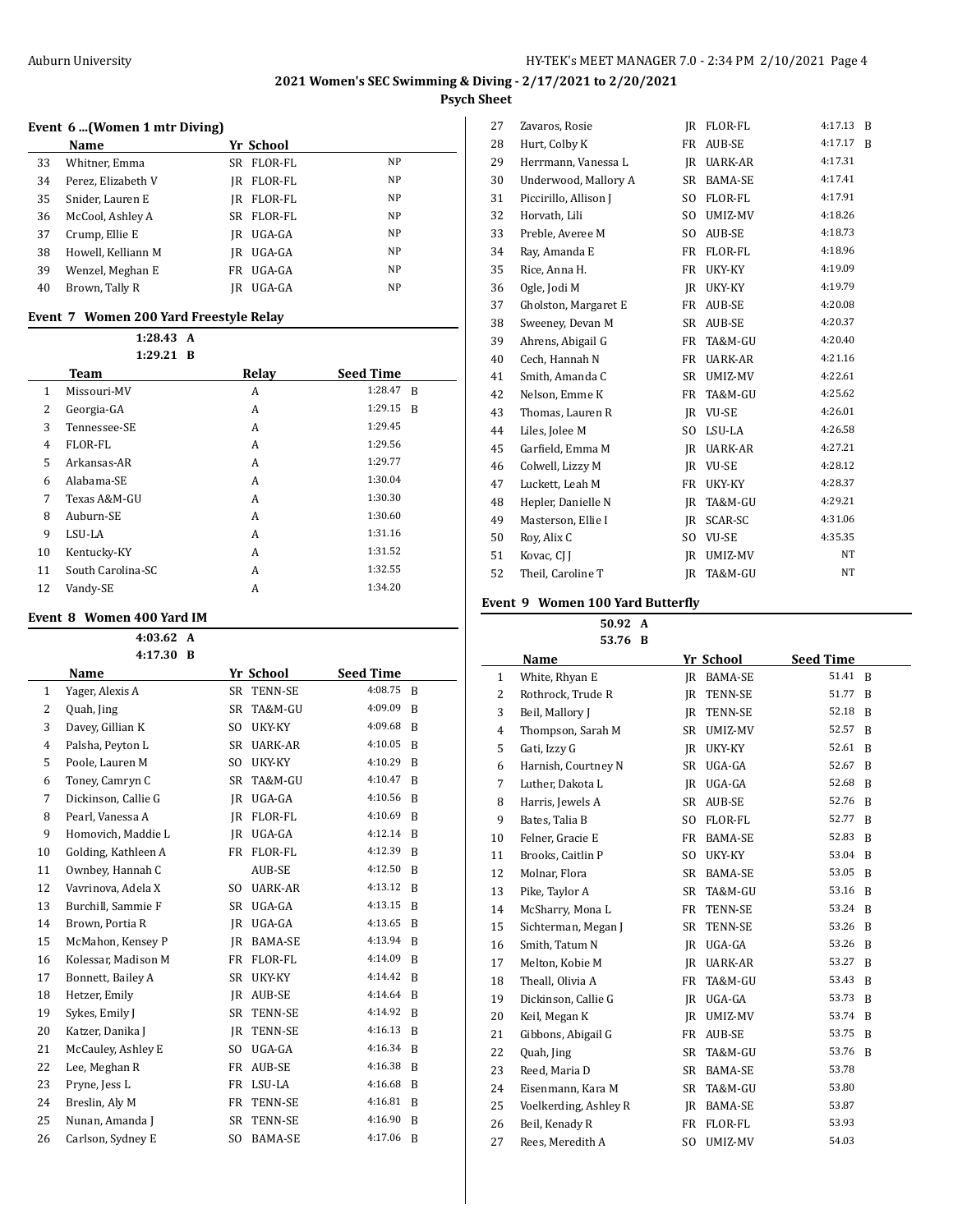#### **Event 9 ...(Women 100 Yard Butterfly)**

|    | Name                      |     | Yr School  | Seed Time |  |
|----|---------------------------|-----|------------|-----------|--|
| 28 | Popov, Nikol A            | SR  | TENN-SE    | 54.03     |  |
| 29 | Debeer, Tonner E          | JR  | VU-SE      | 54.10     |  |
| 30 | Ray, Amanda E             | FR  | FLOR-FL    | 54.19     |  |
| 31 | Taylor, Olivia C          | SO. | LSU-LA     | 54.31     |  |
| 32 | Ward, Trinity M           |     | SO UKY-KY  | 54.38     |  |
| 33 | Smith, Janie L            | SO. | SCAR-SC    | 54.46     |  |
| 34 | Ervin, Anna E             |     | FR UARK-AR | 54.47     |  |
| 35 | Marando, Margaret M       | FR  | TENN-SE    | 54.51     |  |
| 36 | Stephenson, Emma G        | SO. | TA&M-GU    | 54.60     |  |
| 37 | Bragg, Mady M             | SO. | UGA-GA     | 54.71     |  |
| 38 | Pardus, Elysse A          |     | FR AUB-SE  | 54.74     |  |
| 39 | Quass, Berit E            | FR  | TENN-SE    | 54.91     |  |
| 40 | Guzman, Celismar          |     | JR FLOR-FL | 54.95     |  |
| 41 | Rimmer, Annie A           |     | FR TENN-SE | 55.00     |  |
| 42 | Kovac, CJ J               |     | JR UMIZ-MV | 55.13     |  |
| 43 | Vavrinova, Adela X        |     | SO UARK-AR | 55.15     |  |
| 44 | Barclay, Emily G          |     | IR UARK-AR | 55.18     |  |
| 45 | Sansores, Andrea A        |     | JR UARK-AR | 55.22     |  |
| 46 | Bellina, Hannah C         |     | FR LSU-LA  | 55.24     |  |
| 47 | Linartas, Lizzy A         | FR  | UARK-AR    | 55.25     |  |
| 48 | Otten, Emma R             | SR  | SCAR-SC    | 55.29     |  |
| 49 | Porter, Kaitlyn E         | FR  | SCAR-SC    | 55.55     |  |
| 50 | Berglund, Meredith J      | FR  | SCAR-SC    | 55.99     |  |
| 51 | Stout, Alina C            |     | FR VU-SE   | 56.08     |  |
| 52 | Horomanski, Emily P       | SO. | SCAR-SC    | 56.16     |  |
| 53 | Pike, Brittney E          |     | JR UARK-AR | 56.31     |  |
| 54 | Beers, Eleanor D          |     | FR VU-SE   | 56.35     |  |
| 55 | Pierobon Mays, Gabriela V | FR  | VU-SE      | 56.52     |  |
| 56 | Buchanan, Kaley R         | SR  | VU-SE      | 56.67     |  |
| 57 | Spence, Caroline G        | SR  | SCAR-SC    | 56.91     |  |
| 58 | Hallum, Jade A            | FR  | TA&M-GU    | 56.96     |  |
| 59 | Doennebrink, Danielle E   | SR  | SCAR-SC    | 57.00     |  |
| 60 | Aurnou-Rhees, Jordan W    | FR  | TENN-SE    | 57.08     |  |
| 61 | Shaner, Reilly K          | SO  | UARK-AR    | 57.12     |  |
| 62 | Bergmann, Lauren J        |     | SR VU-SE   | 57.16     |  |
| 63 | Nutter, Kristen M         |     | SO VU-SE   | 57.68     |  |
| 64 | Jones, Alina E            | SO. | VU-SE      | 59.18     |  |
| 65 | Tran, Trinity N           | FR  | VU-SE      | 59.53     |  |
| 66 | Bauer, Allison C          | SO. | VU-SE      | 59.90     |  |
| 67 | Ellis, Brooke N           | SR  | VU-SE      | 1:00.26   |  |
| 68 | Platek, Ella A            | FR  | VU-SE      | 1:00.53   |  |
| 69 | Batt, Hana F              | JR  | VU-SE      | 1:01.41   |  |
| 70 | Steckiel, Emma J          | FR  | AUB-SE     | NΤ        |  |
| 71 | Pozder, Ana S             | JR  | UMIZ-MV    | NΤ        |  |
| 72 | Chandler, Aubrey A        | FR  | SCAR-SC    | NΤ        |  |
| 73 | Dupre, Cora A             | SO. | BAMA-SE    | NΤ        |  |

#### **Event 10 Women 200 Yard Freestyle**

 $\overline{a}$ 

**1:42.98 A 1:47.12 B**

|    | Name                | Yr School  | <b>Seed Time</b> |  |
|----|---------------------|------------|------------------|--|
|    | Gaines, Riley M     | JR UKY-KY  | 1:43.68 B        |  |
|    | Stepanek, Chloe M   | FR TA&M-GU | 1:44.40 R        |  |
|    | Bates, Talia B      | SO FLOR-FL | 1:45.05 R        |  |
|    | Scott, Morgan E     | IR BAMA-SE | 1:45.20 B        |  |
| 5. | Harnish, Courtney N | SR UGA-GA  | 1:45.22 R        |  |
|    |                     |            |                  |  |

| 6  | Pintar, Tjasa           | SR        | TENN-SE        | 1:45.60 | B |
|----|-------------------------|-----------|----------------|---------|---|
| 7  | Samansky, Abby K        | SO.       | TENN-SE        | 1:45.88 | B |
| 8  | Mack, Katelyn G         | SO.       | FLOR-FL        | 1:46.23 | B |
| 9  | Barczyk, Jillian G      | SO.       | UGA-GA         | 1:46.30 | B |
| 10 | Miller, Nikki           | SR        | FLOR-FL        | 1:46.42 | B |
| 11 | Palsha, Peyton L        | SR        | <b>UARK-AR</b> | 1:46.63 | B |
| 12 | Wheeler, Kaitlynn       | SO.       | UKY-KY         | 1:46.69 | B |
| 13 | Golding, Kathleen A     | FR        | FLOR-FL        | 1:46.74 | B |
| 14 | Milutinovich, Katarina  | SO.       | LSU-LA         | 1:46.95 | B |
| 15 | Mathieu, Tylor J        | SO.       | FLOR-FL        | 1:46.95 | B |
| 16 | Schultz, Annette L      | JR        | FLOR-FL        | 1:47.00 | B |
| 17 | Hetzer, Emily           | JR        | AUB-SE         | 1:47.13 |   |
| 18 | Caldow, Elle E          | FR        | TENN-SE        | 1:47.25 |   |
| 19 | McNeese, Beth E         | SO.       | UKY-KY         | 1:47.51 |   |
| 20 | Stanfield, Summer R     | SO.       | LSU-LA         | 1:47.52 |   |
| 21 | Ault, Taylor A          | SR        | FLOR-FL        | 1:47.59 |   |
| 22 | Parker, Maxine C        | FR        | UGA-GA         | 1:47.59 |   |
| 23 | Reinstein, Sloane O     | FR        | UGA-GA         | 1:47.64 |   |
| 24 | Nguyen, Claire P        | SO.       | TENN-SE        | 1:47.70 |   |
| 25 | Bloebaum, Allison M     | JR        | UMIZ-MV        | 1:47.74 |   |
| 26 | Bauer, Elise C          | FR        | FLOR-FL        | 1:47.78 |   |
| 27 | Braswell, Leah D        | SO.       | FLOR-FL        | 1:47.80 |   |
| 28 | Drumm, Megan P          | FR        | UKY-KY         | 1:47.81 |   |
| 29 | Voelkerding, Ashley R   | JR        | BAMA-SE        | 1:47.95 |   |
| 30 | Dupre, Cora A           | SO.       | BAMA-SE        | 1:48.22 |   |
| 31 | Breslin, Aly M          | FR        | TENN-SE        | 1:48.27 |   |
| 32 | Antoniou, Kalia         | JR        | <b>BAMA-SE</b> | 1:48.32 |   |
| 33 | Vavrinova, Adela X      | SO.       | UARK-AR        | 1:48.39 |   |
| 34 | Lane, Nicola D          | FR        | TENN-SE        | 1:48.41 |   |
| 35 | Marvin, Payton C        | FR        | AUB-SE         | 1:48.60 |   |
| 36 | Merritt, Kensley E      | FR        | AUB-SE         | 1:48.69 |   |
| 37 | Thamm, Claudia M        | SO.       | AUB-SE         | 1:48.74 |   |
| 38 | Williams, Kaylee M      | FR        | UKY-KY         | 1:48.77 |   |
| 39 | Porter, Samantha J      | SR        | UMIZ-MV        | 1:48.79 |   |
| 40 | Bellina, Hannah C       | FR        | LSU-LA         | 1:49.02 |   |
| 41 | Rodriguez, Kelly M      | JR        | UKY-KY         | 1:49.16 |   |
| 42 | Hillis, Gabrielle B     | <b>SR</b> | FLOR-FL        | 1:49.27 |   |
| 43 | Mechling, Maddie J      | FR        | BAMA-SE        | 1:49.27 |   |
| 44 | Luther, Dakota L        | JR        | UGA-GA         | 1:49.40 |   |
| 45 | Pozder, Ana S           | JR        | UMIZ-MV        | 1:49.43 |   |
| 46 | Alexander, Emma K       | SO.       | SCAR-SC        | 1:49.44 |   |
| 47 | Steckiel, Emma J        | FR        | AUB-SE         | 1:49.47 |   |
| 48 | Surrell-Norwood, Jada R | FR        | BAMA-SE        | 1:49.58 |   |
| 49 | Feddersen, Amy J        | SO.       | UMIZ-MV        | 1:49.59 |   |
| 50 | Smith, Jane             |           | UMIZ-MV        | 1:49.75 |   |
| 51 | Stege, Kristen M        | SO.       | TENN-SE        | 1:49.80 |   |
| 52 | Shahboz, Lain M         | FR        | FLOR-FL        | 1:49.88 |   |
| 53 | Balbuena, Kirschtine O  | JR        | FLOR-FL        | 1:49.90 |   |
| 54 | Moderski, Alex C        | SO.       | UMIZ-MV        | 1:50.11 |   |
| 55 | Gould, Serena M         | FR        | UARK-AR        | 1:50.13 |   |
| 56 | Moore, Molly A          | JR        | UARK-AR        | 1:50.39 |   |
| 57 | Hill, Hayley B          |           | UMIZ-MV        | 1:50.43 |   |
| 58 | Hanley, Kit H           | SR        | LSU-LA         | 1:50.48 |   |
| 59 | Bruner, Evelyn G        | FR        | TA&M-GU        | 1:50.54 |   |
| 60 | Hepler, Danielle N      | JR        | TA&M-GU        | 1:50.57 |   |
| 61 | Smith, Sierra           |           | UMIZ-MV        | 1:50.62 |   |
| 62 | Thaman, Kenedy E        | SR        | UARK-AR        | 1:50.63 |   |
| 63 | Lemon, Alyssa L         | SR        | UARK-AR        | 1:51.19 |   |
|    |                         |           |                |         |   |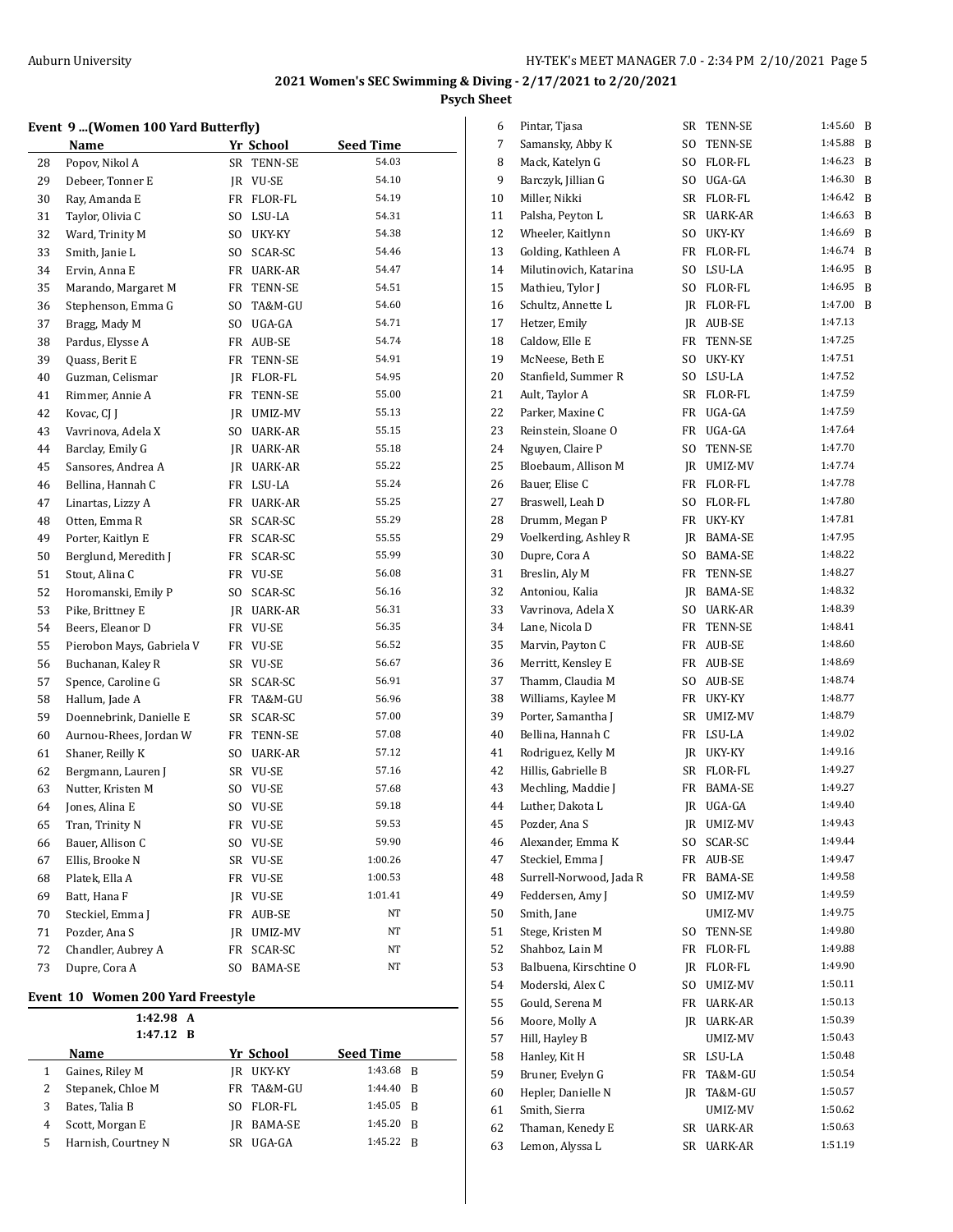#### **Event 10 ...(Women 200 Yard Freestyle)**

|    | Name                     |           | Yr School      | <b>Seed Time</b> |  |
|----|--------------------------|-----------|----------------|------------------|--|
| 64 | Anderson, Olivia G       |           | SR UGA-GA      | 1:51.33          |  |
| 65 | Beers, Eleanor D         | FR        | VU-SE          | 1:51.45          |  |
| 66 | Szklaruk-Traipe, Sarah B | FR        | TA&M-GU        | 1:51.56          |  |
| 67 | Baeth, Emily E           | <b>IR</b> | UKY-KY         | 1:51.71          |  |
| 68 | Thompson, Sarah-grace G  | FR        | LSU-LA         | 1:51.80          |  |
| 69 | Lawrence, Macy N         | FR        | UARK-AR        | 1:52.22          |  |
| 70 | Osborne, Reagan R        | FR        | LSU-LA         | 1:52.23          |  |
| 71 | Borgstroem, Oda K        | FR        | TA&M-GU        | 1:52.26          |  |
| 72 | Pike, Brittney E         | <b>IR</b> | UARK-AR        | 1:52.52          |  |
| 73 | Denham, Lauren A         | SR        | UKY-KY         | 1:52.60          |  |
| 74 | Porter, Krislyn P        | <b>JR</b> | <b>VU-SE</b>   | 1:53.15          |  |
| 75 | Stout, Alina C           | FR        | VU-SE          | 1:53.57          |  |
| 76 | Linartas, Lizzy A        | FR        | <b>UARK-AR</b> | 1:53.91          |  |
| 77 | Ward, Taylor K           | SO.       | <b>VU-SE</b>   | 1:54.12          |  |
| 78 | London, Maddie R         | SO.       | UARK-AR        | 1:54.19          |  |
| 79 | Burke, Abby E            | IR        | <b>VU-SE</b>   | 1:55.27          |  |
| 80 | Bauer, Allison C         | SO.       | VU-SE          | 1:55.53          |  |
| 81 | Daniels, Lexie V         | SR        | LSU-LA         | NT               |  |
| 82 | Kucsan, Natalie R        | IR        | LSU-LA         | <b>NT</b>        |  |
| 83 | Pfeifer, Abby R          | FR        | UARK-AR        | NT               |  |
| 84 | Rodriguez, Rachel M      | <b>IR</b> | UARK-AR        | NT               |  |
| 85 | Luckett, Leah M          | FR        | UKY-KY         | NT               |  |
| 86 | McMahon, Kensey P        | IR        | <b>BAMA-SE</b> | NT               |  |

#### **Event 11 Women 100 Yard Breaststroke**

|                | 58.60<br>$\mathbf{A}$   |                |                |                  |   |
|----------------|-------------------------|----------------|----------------|------------------|---|
|                | 1:01.84<br>- B          |                |                |                  |   |
|                | Name                    |                | Yr School      | <b>Seed Time</b> |   |
| $\mathbf{1}$   | McSharry, Mona L        | <b>FR</b>      | <b>TENN-SE</b> | 58.28            | A |
| $\overline{2}$ | Hartman, Zoie E         | S <sub>O</sub> | UGA-GA         | 58.34            | A |
| 3              | Porter, Cecilia M       | FR             | FLOR-FL        | 59.22            | B |
| $\overline{4}$ | Dellatorre, Danielle G  | SR             | UGA-GA         | 59.22            | B |
| 5              | Brathwaite, Katrina     | SO.            | UMIZ-MV        | 59.51            | B |
| 6              | Herrmann, Vanessa L     | IR             | UARK-AR        | 1:00.40          | B |
| 7              | Popov, Nikol A          | SR             | TENN-SE        | 1:00.47          | B |
| 8              | Davey, Gillian K        | SO.            | UKY-KY         | 1:00.51          | B |
| 9              | Powers, Kylie A         | IR             | TA&M-GU        | 1:00.53          | B |
| 10             | Bonnett, Bailey A       | SR             | UKY-KY         | 1:00.54          | B |
| 11             | Boll, Emilie            | SO.            | LSU-LA         | 1:00.57          | B |
| 12             | Deboer, Adrianna G      | SR             | <b>FLOR-FL</b> | 1:00.66          | B |
| 13             | Pearl, Vanessa A        | IR             | FLOR-FL        | 1:00.72          | B |
| 14             | Cummings, Carly P       | <b>SR</b>      | <b>AUB-SE</b>  | 1:00.76          | B |
| 15             | Smith, Alaya D          | <b>FR</b>      | TA&M-GU        | 1:00.86          | B |
| 16             | Yager, Alexis A         | <b>SR</b>      | <b>TENN-SE</b> | 1:00.91          | B |
| 17             | Winer, Molly E          | S <sub>O</sub> | UMIZ-MV        | 1:01.02          | B |
| 18             | Steele, Taylor L        | S <sub>0</sub> | SCAR-SC        | 1:01.03          | B |
| 19             | Sykes, Emily J          | SR             | TENN-SE        | 1:01.04          | B |
| 20             | Wright, Cat G           | JR             | <b>BAMA-SE</b> | 1:01.14          | B |
| 21             | Gebel, Alex E           | IR             | <b>TENN-SE</b> | 1:01.18          | B |
| 22             | Jones, Kayla L          | IR             | UMIZ-MV        | 1:01.23          | B |
| 23             | Longbottom, Charlotte V | <b>FR</b>      | TA&M-GU        | 1:01.46          | B |
| 24             | Wong, Kaila T           | <b>SR</b>      | BAMA-SE        | 1:01.46          | B |
| 25             | Hill, Jaclyn F          | <b>SR</b>      | UKY-KY         | 1:01.47          | B |
| 26             | Fisher, Jocelyn T       | S <sub>O</sub> | BAMA-SE        | 1:01.51          | R |
| 27             | Curtis, Brynn M         | FR             | AUB-SE         | 1:01.52          | B |
| 28             | Mathieu, Tylor J        | S <sub>O</sub> | <b>FLOR-FL</b> | 1:01.61          | B |

| 29 | Pintar, Tjasa           | SR             | TENN-SE        | 1:01.73 | B |
|----|-------------------------|----------------|----------------|---------|---|
| 30 | Kennett, Bobbi G        | FR             | TA&M-GU        | 1:01.79 | B |
| 31 | Rice, Anna H.           | FR             | UKY-KY         | 1:01.88 |   |
| 32 | Cothern, Bella          | FR             | UARK-AR        | 1:01.91 |   |
| 33 | Jones, Bradi E          | FR             | <b>UARK-AR</b> | 1:01.95 |   |
| 34 | Nelson, Emme K          | FR             | TA&M-GU        | 1:02.01 |   |
| 35 | Newby, Hanna K          | SO.            | AUB-SE         | 1:02.05 |   |
| 36 | Heymans, Marna M        | IR             | UARK-AR        | 1:02.12 |   |
| 37 | Reynera, Caitlin A      | SO.            | BAMA-SE        | 1:02.20 |   |
| 38 | Mangaoang, Desirae A    | FR             | TA&M-GU        | 1:02.22 |   |
| 39 | McCauley, Ashley E      | SO.            | UGA-GA         | 1:02.22 |   |
| 40 | Snyder, Emily M         | <b>SR</b>      | UMIZ-MV        | 1:02.32 |   |
| 41 | Tarazi, Val R           | IR             | AUB-SE         | 1:02.40 |   |
| 42 | Von Biberstein, Julia K | <b>SR</b>      | UGA-GA         | 1:02.65 |   |
| 43 | Shaner, Reilly K        | S <sub>O</sub> | <b>UARK-AR</b> | 1:02.75 |   |
| 44 | Jannasch, Jadyn L       | <b>FR</b>      | LSU-LA         | 1:02.76 |   |
| 45 | Colwell, Lizzy M        | IR.            | <b>VU-SE</b>   | 1:03.03 |   |
| 46 | London, Maddie R        | SO.            | UARK-AR        | 1:03.12 |   |
| 47 | Jones, Alina E          | SO.            | VU-SE          | 1:03.14 |   |
| 48 | Ai, Sammie M            | FR             | SCAR-SC        | 1:03.22 |   |
| 49 | Gordon, Lindsey S       | SR             | VU-SE          | 1:03.26 |   |
| 50 | McDaid, Allie           | IR             | LSU-LA         | 1:03.38 |   |
| 51 | Petkova, Diana P        |                | BAMA-SE        | 1:03.56 |   |
| 52 | Garfield, Emma M        | JR             | UARK-AR        | 1:03.61 |   |
| 53 | McCormack, Lauren A     | FR             | VU-SE          | 1:04.13 |   |
| 54 | Platek, Ella A          | FR             | VU-SE          | 1:04.30 |   |
| 55 | McPherson, Olivia C     | FR             | SCAR-SC        | 1:04.93 |   |
| 56 | Clifton, Maddi L        | SO.            | LSU-LA         | 1:05.35 |   |
| 57 | Stephens, Julianna M    | FR             | UGA-GA         | 1:06.66 |   |
| 58 | Neubauer, Francesca Y   | IR             | VU-SE          | 1:07.06 |   |
| 59 | Gould, Serena M         | <b>FR</b>      | <b>UARK-AR</b> | NT      |   |
|    |                         |                |                |         |   |

## **Event 12 Women 100 Yard Backstroke**

**50.93 A 53.94 B**

|              | Name                 |                | Yr School      | <b>Seed Time</b> |   |
|--------------|----------------------|----------------|----------------|------------------|---|
| $\mathbf{1}$ | White, Rhyan E       | IR             | <b>BAMA-SE</b> | 50.45            | A |
| 2            | Brooks, Caitlin P    | SO.            | UKY-KY         | 51.56            | R |
| 3            | Thompson, Sarah M    | SR             | UMIZ-MV        | 51.90            | B |
| 4            | Rees, Meredith A     | SO.            | UMIZ-MV        | 52.25            | B |
| 5            | Sorenson, Sophie L   | IR             | UKY-KY         | 52.75            | B |
| 6            | Bates, Talia B       | SO.            | FLOR-FL        | 52.84            | B |
| 7            | Sansores, Andrea A   | IR             | UARK-AR        | 52.90            | R |
| 8            | Harper, Olivia M     | FR             | <b>TENN-SE</b> | 52.90            | B |
| 9            | Liberto, Morgan S    | IR.            | BAMA-SE        | 53.00            | B |
| 10           | Fa'Amausili, Gabi A  | SR             | UGA-GA         | 53.06            | R |
| 11           | Merritt, Kensley E   | FR             | AUB-SE         | 53.32            | R |
| 12           | Brown, Portia R      | IR             | UGA-GA         | 53.65            | B |
| 13           | Minnich, Katherine G | IR             | FLOR-FL        | 53.68            | B |
| 14           | Buerger, Torie H     | FR             | UKY-KY         | 53.70            | B |
| 15           | Melton, Kobie M      | IR             | UARK-AR        | 53.73            | R |
| 16           | Shahboz, Lain M      | FR             | FLOR-FL        | 53.78            | R |
| 17           | Eisenmann, Kara M    | <b>SR</b>      | TA&M-GU        | 53.90            | B |
| 18           | Herren, Parker S     | IR             | UKY-KY         | 53.91            | B |
| 19           | Grinter, Bailey A    | SR             | TENN-SE        | 53.92            | R |
| 20           | Guzman, Celismar     | JR             | FLOR-FL        | 54.03            |   |
| 21           | Dickinson, Callie G  | IR             | UGA-GA         | 54.04            |   |
| 22           | Mack, Katelyn G      | S <sub>O</sub> | <b>FLOR-FL</b> | 54.11            |   |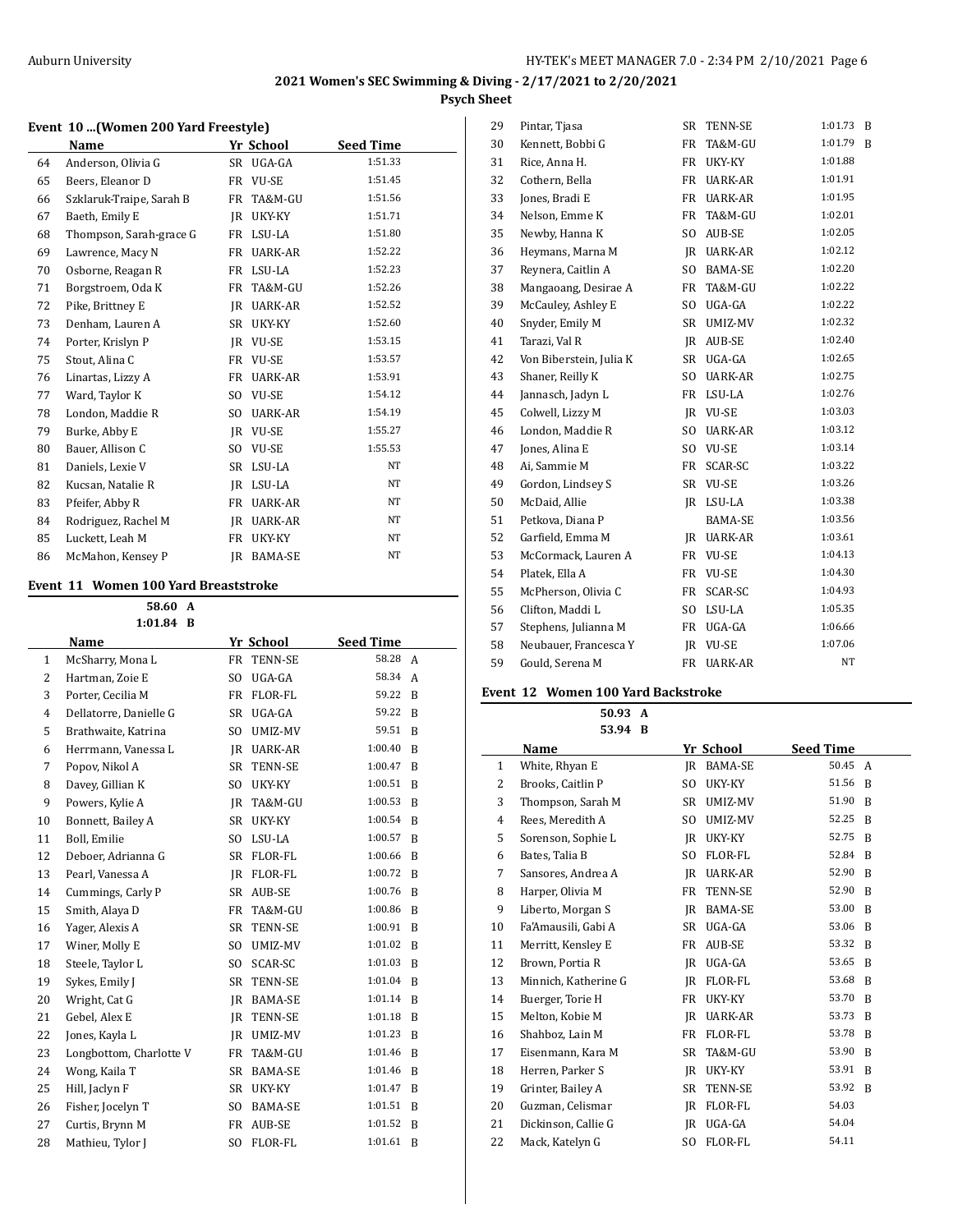#### **Event 12 ...(Women 100 Yard Backstroke)**

|    | Name                      |     | Yr School      | Seed Time |
|----|---------------------------|-----|----------------|-----------|
| 23 | Koczo, Abigail E          | SO. | BAMA-SE        | 54.24     |
| 24 | Katzer, Danika J          | JR  | TENN-SE        | 54.33     |
| 25 | Shields, Kendall M        | JR  | TENN-SE        | 54.33     |
| 26 | Sichterman, Megan J       | SR  | <b>TENN-SE</b> | 54.38     |
| 27 | Huffman, Olivia R         | SR  | UKY-KY         | 54.40     |
| 28 | Zavaros, Rosie            | JR. | FLOR-FL        | 54.41     |
| 29 | Schultz, Annette L        | JR  | FLOR-FL        | 54.55     |
| 30 | Kalisz, Cassie B          | SR  | LSU-LA         | 54.62     |
| 31 | Peel, Meghan S            | SR  | BAMA-SE        | 54.63     |
| 32 | Harty, Kaitlin M          | SR  | TENN-SE        | 54.72     |
| 33 | Debeer, Tonner E          | JR  | VU-SE          | 54.79     |
| 34 | Hogg, Molly M             |     | UMIZ-MV        | 54.93     |
| 35 | Smith, Amanda C           | SR  | UMIZ-MV        | 54.94     |
| 36 | Pantano, Bella L          | FR  | SCAR-SC        | 54.94     |
| 37 | Burchill, Sammie F        | SR  | UGA-GA         | 55.04     |
| 38 | Lee, Meghan R             | FR  | AUB-SE         | 55.09     |
| 39 | Luckett, Leah M           | FR  | UKY-KY         | 55.11     |
| 40 | Caldow, Elle E            | FR  | TENN-SE        | 55.11     |
| 41 | Balbuena, Kirschtine O    | JR. | FLOR-FL        | 55.11     |
| 42 | Mechling, Maddie J        | FR  | BAMA-SE        | 55.11     |
| 43 | Kraus, Mari L             | JR  | SCAR-SC        | 55.27     |
| 44 | Helak, Alyssa N           | SR  | LSU-LA         | 55.30     |
| 45 | Thompson, Brittany K      | JR  | LSU-LA         | 55.30     |
| 46 | Lane, Nicola D            | FR  | TENN-SE        | 55.34     |
| 47 | Harris, Jewels A          | SR  | AUB-SE         | 55.40     |
| 48 | Moore, Molly A            | JR  | UARK-AR        | 55.42     |
| 49 | Ogle, Jodi M              | JR  | UKY-KY         | 55.44     |
| 50 | Otten, Emma R             | SR  | SCAR-SC        | 55.65     |
| 51 | Guyett, Audrey E          |     | JR UMIZ-MV     | 55.70     |
| 52 | Szklaruk-Traipe, Sarah B  | FR  | TA&M-GU        | 55.71     |
| 53 | Ahrens, Abigail G         | FR  | TA&M-GU        | 55.79     |
| 54 | Black, Erynn A            | FR  | SCAR-SC        | 55.86     |
| 55 | Sansome, Millie           | SO. | UGA-GA         | 55.90     |
| 56 | Armstrong, Megan E        | FR  | SCAR-SC        | 55.93     |
| 57 | Parker, Riley C           | FR  | SCAR-SC        | 55.94     |
| 58 | Pfeifer, Abby R           | FR  | UARK-AR        | 55.95     |
| 59 | Roycraft, Sydney G        | FR  | LSU-LA         | 56.00     |
| 60 | Kovac, CJ J               | JR  | UMIZ-MV        | 56.11     |
| 61 | Pierobon Mays, Gabriela V | FR  | VU-SE          | 56.39     |
| 62 | Pearl, Maddie E           | JR  | <b>UARK-AR</b> | 56.56     |
| 63 | Schlicht, Sammy C         | FR  | TA&M-GU        | 57.26     |
| 64 | Ungaretti, Natalie A      | SO. | TENN-SE        | 57.40     |
| 65 | Tran, Trinity N           | FR  | <b>VU-SE</b>   | 57.73     |
| 66 | Bergmann, Lauren J        | SR  | $\,$ VU-SE     | 58.24     |
| 67 | Nutter, Kristen M         | SO. | VU-SE          | 58.95     |
| 68 | Thomas, Lauren R          | JR  | VU-SE          | 59.21     |
| 69 | Neubauer, Francesca Y     | JR  | VU-SE          | 59.38     |
| 70 | Jordan, Chantal E         | SO. | VU-SE          | 59.62     |
| 71 | Batt, Hana F              | JR  | VU-SE          | 1:00.43   |
| 72 | Seberger, Gabby D         | JR  | VU-SE          | 1:00.82   |
| 73 | Lawrence, Macy N          | FR  | <b>UARK-AR</b> | NΤ        |
| 74 | Feddersen, Amy J          | SO. | UMIZ-MV        | NT        |
| 75 | Walker, Emma C            | JR  | SCAR-SC        | ΝT        |
| 76 | Dupre, Cora A             | SO. | BAMA-SE        | NΤ        |

|  | Event 13 Women 3 mtr Diving |  |  |
|--|-----------------------------|--|--|
|--|-----------------------------|--|--|

|                | 280.00 B               |    |            |        |  |  |
|----------------|------------------------|----|------------|--------|--|--|
|                | Name                   |    | Yr School  |        |  |  |
| 1              | Wilson, Aimee          |    | JR TA&M-GU | 373.43 |  |  |
| 2              | Knight, Kyndal         |    | JR UKY-KY  | 355.58 |  |  |
| 3              | Campbell, Charlye E    |    | SR TA&M-GU | 344.10 |  |  |
| $\overline{4}$ | Tuxen, Anne            |    | SO LSU-LA  | 333.90 |  |  |
| 5              | Rousseau, Sarah R      |    | IR UMIZ-MV | 333.85 |  |  |
| 6              | Celaya-Hernandez, Ana  | SR | TENN-SE    | 331.28 |  |  |
| 7              | Sullivan, Ashlynn J    |    | SO AUB-SE  | 328.43 |  |  |
| 8              | Ceyanes, Chloe K       |    | IR TA&M-GU | 327.83 |  |  |
| 9              | Renner, Elle E         | SO | TENN-SE    | 327.23 |  |  |
| 10             | Goh, Yu Qian C         |    | SR SCAR-SC | 325.35 |  |  |
| 11             | Clairmont, Alyssa P    |    | SO TA&M-GU | 324.00 |  |  |
| 12             | Lavenant, Montserrat G |    | FR LSU-LA  | 321.68 |  |  |
| 13             | Holt, Kara E           | SO | TENN-SE    | 320.33 |  |  |
| 14             | Cable, Grace M         |    | IR TENN-SE | 317.35 |  |  |
| 15             | Bower, Halia S         |    | IR BAMA-SE | 312.38 |  |  |
| 16             | Trueb, Savana          |    | SO UMIZ-MV | 307.05 |  |  |
| 17             | Roxne, Mathilda I      |    | SO SCAR-SC | 296.85 |  |  |
| 18             | Lucoe, Tanesha         |    | SO BAMA-SE | 294.75 |  |  |
| 19             | Wensuc, Gretchen N     |    | SO AUB-SE  | 291.15 |  |  |
| 20             | Wolfson, Emily Ann A   |    | SO TENN-SE | 291.00 |  |  |
| 21             | Goldstein, Maia G      |    | FR AUB-SE  | 280.05 |  |  |
| 22             | Southall, Morgan       | SO | UKY-KY     | 279.53 |  |  |
| 23             | Minter, Kendall J      |    | FR AUB-SE  | 274.73 |  |  |
| 24             | McKinley, MaryVan      |    | UKY-KY     | 255.68 |  |  |
| 25             | Diorio, Bria           |    | FR SCAR-SC | 228.60 |  |  |
| 26             | Montague, Hayley M     |    | SO LSU-LA  | NP     |  |  |
| 27             | Amer, Maha             |    | JR UARK-AR | NΡ     |  |  |
| 28             | Matalone, Josie M      |    | SO UARK-AR | NΡ     |  |  |
| 29             | Mosena, Esti           |    | JR UARK-AR | NP     |  |  |
| 30             | Richards, Mayci R      |    | FR UARK-AR | NΡ     |  |  |
| 31             | Schultz, Brooke C      |    | JR UARK-AR | NP     |  |  |
| 32             | Walker, Grace E        |    | FR UARK-AR | NΡ     |  |  |
| 33             | Whitner, Emma          |    | SR FLOR-FL | NΡ     |  |  |
| 34             | Perez, Elizabeth V     |    | JR FLOR-FL | NΡ     |  |  |
| 35             | Snider, Lauren E       |    | IR FLOR-FL | ΝP     |  |  |
| 36             | McCool, Ashley A       |    | SR FLOR-FL | NP     |  |  |
| 37             | Crump, Ellie E         |    | JR UGA-GA  | NP     |  |  |
| 38             | Howell, Kelliann M     |    | IR UGA-GA  | NΡ     |  |  |
| 39             | Wenzel, Meghan E       |    | FR UGA-GA  | NΡ     |  |  |
| 40             | Brown, Tally R         | IR | UGA-GA     | NP     |  |  |

# **Event 14 Women 400 Yard Medley Relay**

j.

**3:31.66 A**

|                | 3:33.78 B    |       |                  |
|----------------|--------------|-------|------------------|
|                | Team         | Relay | <b>Seed Time</b> |
| 1              | Georgia-GA   | A     | 3:31.56 A        |
| 2              | Missouri-MV  | A     | 3:32.96<br>- B   |
| 3              | Tennessee-SE | A     | $3:33.18$ R      |
| $\overline{4}$ | FLOR-FL      | A     | 3:34.24          |
| 5              | Arkansas-AR  | A     | 3:34.49          |
| 6              | Kentucky-KY  | A     | 3:35.23          |
| 7              | Texas A&M-GU | A     | 3:35.43          |
| 8              | Auburn-SE    | A     | 3:36.39          |
| 9              | LSU-LA       | А     | 3:37.93          |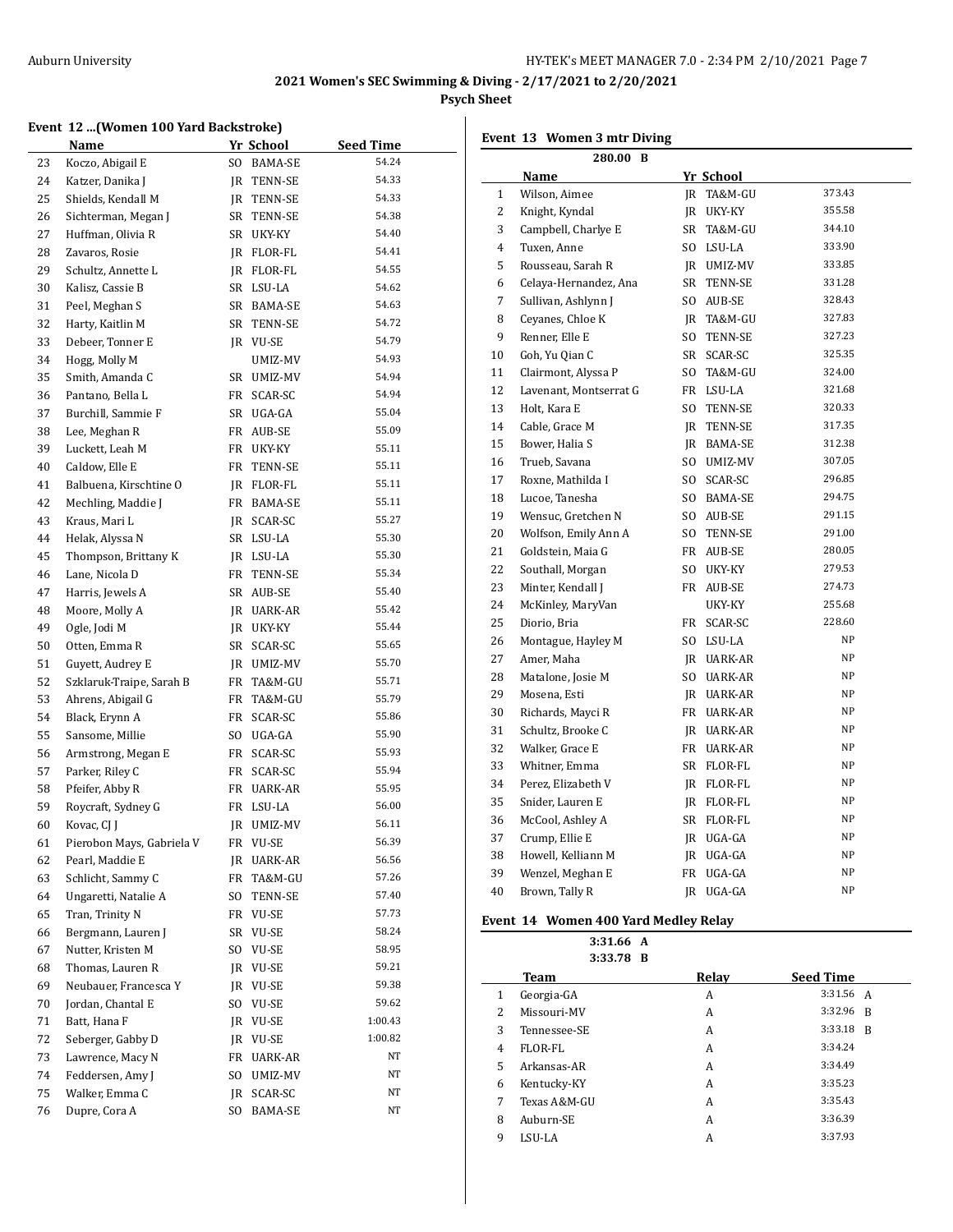|    | Event 14 (Women 400 Yard Medley Relay) |      |            |                  |              |  |  |
|----|----------------------------------------|------|------------|------------------|--------------|--|--|
|    | <b>Team</b>                            |      | Relay      | Seed Time        |              |  |  |
| 10 | South Carolina-SC                      |      | A          | 3:40.80          |              |  |  |
| 11 | Alabama-SE                             |      | A          | 3:41.58          |              |  |  |
| 12 | Vandy-SE                               |      | A          | 3:44.62          |              |  |  |
|    | Event 15 Women 1650 Yard Freestyle     |      |            |                  |              |  |  |
|    | 15:52.41 A                             |      |            |                  |              |  |  |
|    | 16:30.59 B                             |      |            |                  |              |  |  |
|    | Name                                   |      | Yr School  | <b>Seed Time</b> |              |  |  |
| 1  | McMahon, Kensey P                      |      | JR BAMA-SE | 15:54.06         | B            |  |  |
| 2  | Anderson, Olivia G                     |      | SR UGA-GA  | 16:03.61         | B            |  |  |
| 3  | McNeese, Beth E                        | SO.  | UKY-KY     | 16:04.07         | B            |  |  |
| 4  | Palsha, Peyton L                       |      | SR UARK-AR | 16:06.43         | B            |  |  |
| 5  | Bauer, Elise C                         |      | FR FLOR-FL | 16:07.30         | B            |  |  |
| 6  | Stege, Kristen M                       | SO - | TENN-SE    | 16:08.26         | B            |  |  |
| 7  | Nguyen, Claire P                       | SO.  | TENN-SE    | 16:14.01         | - B          |  |  |
| 8  | Mathieu, Tylor J                       |      | SO FLOR-FL | 16:14.87         | B            |  |  |
| 9  | Toney, Camryn C                        |      | SR TA&M-GU | 16:15.05         | B            |  |  |
| 10 | Braswell, Leah D                       |      | SO FLOR-FL | 16:15.63         | <sup>B</sup> |  |  |
| 11 | Nunan, Amanda J                        |      | SR TENN-SE | 16:16.82         | B            |  |  |
| 12 | Ault, Taylor A                         |      | SR FLOR-FL | 16:20.18         | - B          |  |  |
| 13 | Homovich, Maddie L                     |      | JR UGA-GA  | 16:21.01         | <sup>B</sup> |  |  |
| 14 | Kolessar, Madison M                    |      | FR FLOR-FL | 16:21.48         | B            |  |  |
| 15 | Hetzer, Emily                          |      | IR AUB-SE  | 16:22.91         | B            |  |  |
| 16 | Preble, Averee M                       |      | SO AUB-SE  | 16:25.45         | B            |  |  |
| 17 | Miller, Nikki                          |      | SR FLOR-FL | 16:27.24         | - B          |  |  |
| 18 | Bloebaum, Allison M                    |      | JR UMIZ-MV | 16:31.59         |              |  |  |
| 19 | Barczyk, Jillian G                     |      | SO UGA-GA  | 16:33.81         |              |  |  |
| 20 | Smith, Jane                            |      | UMIZ-MV    | 16:36.19         |              |  |  |
| 21 | Williams, Kaylee M                     |      | FR UKY-KY  | 16:36.97         |              |  |  |
| 22 | Neff, Payton B                         |      | SR UKY-KY  | 16:47.81         |              |  |  |
| 23 | Wright, Mollie J                       |      | SO TA&M-GU | 16:48.01         |              |  |  |
| 24 | Pozder, Ana S                          |      | JR UMIZ-MV | 16:48.88         |              |  |  |
| 25 | Denham, Lauren A                       |      | SR UKY-KY  | 16:49.21         |              |  |  |
| 26 | Cech, Hannah N                         |      | FR UARK-AR | 16:52.28         |              |  |  |
| 27 | Hill, Hayley B                         |      | UMIZ-MV    | 16:54.71         |              |  |  |
| 28 | Horvath, Lili                          | SO   | UMIZ-MV    | 16:58.99         |              |  |  |
| 29 | Rodriguez, Kelly M                     |      | IR UKY-KY  | 16:59.15         |              |  |  |
| 30 | Daniels, Lexie V                       |      | SR LSU-LA  | 17:00.77         |              |  |  |
| 31 | Rodriguez, Rachel M                    | JR   | UARK-AR    | 17:00.97         |              |  |  |
| 32 | Hurt, Colby K                          | FR   | AUB-SE     | 17:02.83         |              |  |  |
| 33 | Marvin, Payton C                       | FR   | AUB-SE     | ΝT               |              |  |  |
| 34 | Lemon, Alyssa L                        | SR   | UARK-AR    | ΝT               |              |  |  |
| 35 | Wheeler, Kaitlynn                      | SO.  | UKY-KY     | ΝT               |              |  |  |
| 36 | Golding, Kathleen A                    | FR   | FLOR-FL    | ΝT               |              |  |  |
| 37 | Piccirillo, Allison J                  | SO.  | FLOR-FL    | NΤ               |              |  |  |
| 38 | Shahboz, Lain M                        | FR   | FLOR-FL    | ΝT               |              |  |  |
|    |                                        |      |            |                  |              |  |  |

### **Event 16 Women 200 Yard Backstroke**

L

|   | 1:50.50 A<br>$1:57.11$ B |     |                |                  |              |
|---|--------------------------|-----|----------------|------------------|--------------|
|   | <b>Name</b>              |     | Yr School      | <b>Seed Time</b> |              |
|   | White, Rhyan E           | IR  | <b>BAMA-SE</b> | 1:49.30 A        |              |
| 2 | Brooks, Caitlin P        | SO. | UKY-KY         | $1:51.55$ R      |              |
| 3 | Sorenson, Sophie L       | IR  | UKY-KY         | 1:52.63          | B            |
| 4 | Liberto, Morgan S        | IR  | BAMA-SE        | 1:53.59          | <sup>B</sup> |
| 5 | Rees, Meredith A         | SO. | UMIZ-MV        | 1:54.91          | B            |

| 6  | Homovich, Maddie L       | JR  | UGA-GA         | 1:55.42 | B |
|----|--------------------------|-----|----------------|---------|---|
| 7  | Stanfield, Summer R      | SO  | LSU-LA         | 1:55.62 | B |
| 8  | Brown, Portia R          | JR  | UGA-GA         | 1:56.00 | B |
| 9  | Burchill, Sammie F       | SR  | UGA-GA         | 1:56.03 | B |
| 10 | Zavaros, Rosie           | JR  | FLOR-FL        | 1:56.09 | B |
| 11 | Harper, Olivia M         | FR  | TENN-SE        | 1:56.13 | B |
| 12 | Buerger, Torie H         | FR  |                | 1:56.23 | B |
|    |                          |     | UKY-KY         | 1:56.49 |   |
| 13 | Schultz, Annette L       | JR  | FLOR-FL        |         | B |
| 14 | Herren, Parker S         | JR  | UKY-KY         | 1:56.51 | B |
| 15 | Peel, Meghan S           | SR  | BAMA-SE        | 1:56.68 | B |
| 16 | Minnich, Katherine G     | JR  | FLOR-FL        | 1:56.79 | B |
| 17 | Ogle, Jodi M             | JR  | UKY-KY         | 1:56.84 | B |
| 18 | Katzer, Danika J         | JR  | TENN-SE        | 1:56.92 | B |
| 19 | Smith, Amanda C          | SR  | UMIZ-MV        | 1:57.17 |   |
| 20 | Shields, Kendall M       | JR  | TENN-SE        | 1:57.48 |   |
| 21 | Lane, Nicola D           | FR  | TENN-SE        | 1:57.55 |   |
| 22 | Kolessar, Madison M      | FR  | FLOR-FL        | 1:57.61 |   |
| 23 | Harty, Kaitlin M         | SR  | TENN-SE        | 1:57.64 |   |
| 24 | Merritt, Kensley E       | FR  | AUB-SE         | 1:57.85 |   |
| 25 | Mechling, Maddie J       | FR  | <b>BAMA-SE</b> | 1:57.89 |   |
| 26 | Lee, Meghan R            | FR  | AUB-SE         | 1:57.90 |   |
| 27 | Eisenmann, Kara M        | SR  | TA&M-GU        | 1:57.92 |   |
| 28 | Luckett, Leah M          | FR  | UKY-KY         | 1:58.06 |   |
| 29 | Huffman, Olivia R        | SR  | UKY-KY         | 1:58.18 |   |
| 30 | Guzman, Celismar         | JR  | FLOR-FL        | 1:58.21 |   |
| 31 | Koczo, Abigail E         | SO. | BAMA-SE        | 1:58.27 |   |
|    |                          |     |                | 1:58.34 |   |
| 32 | Hogg, Molly M            |     | UMIZ-MV        | 1:58.51 |   |
| 33 | Kraus, Mari L            | JR  | SCAR-SC        |         |   |
| 34 | Dickinson, Callie G      | JR  | UGA-GA         | 1:58.51 |   |
| 35 | Kovac, CJ J              | JR  | UMIZ-MV        | 1:58.58 |   |
| 36 | Ahrens, Abigail G        | FR  | TA&M-GU        | 1:58.61 |   |
| 37 | Caldow, Elle E           | FR  | TENN-SE        | 1:58.67 |   |
| 38 | Pfeifer, Abby R          | FR  | UARK-AR        | 1:59.00 |   |
| 39 | Thompson, Brittany K     | JR  | LSU-LA         | 1:59.13 |   |
| 40 | Guyett, Audrey E         | JR  | UMIZ-MV        | 1:59.42 |   |
| 41 | Szklaruk-Traipe, Sarah B | FR  | TA&M-GU        | 1:59.42 |   |
| 42 | Shahboz, Lain M          | FR  | FLOR-FL        | 1:59.45 |   |
| 43 | Roycraft, Sydney G       | FR  | LSU-LA         | 1:59.78 |   |
| 44 | Helak, Alyssa N          | SR  | LSU-LA         | 2:00.11 |   |
| 45 | Sweeney, Devan M         | SR  | AUB-SE         | 2:00.38 |   |
| 46 | Black, Erynn A           | FR  | SCAR-SC        | 2:00.46 |   |
| 47 | Pantano, Bella L         | FR  | SCAR-SC        | 2:00.47 |   |
| 48 | Sansome, Millie          | SO  | UGA-GA         | 2:00.47 |   |
| 49 | Schlicht, Sammy C        | FR  | TA&M-GU        | 2:00.60 |   |
| 50 | Stout, Alina C           | FR  | VU-SE          | 2:01.70 |   |
| 51 | Kalisz, Cassie B         | SR  | LSU-LA         | 2:01.76 |   |
| 52 | Debeer, Tonner E         | JR  | VU-SE          | 2:01.82 |   |
| 53 | Rodriguez, Rachel M      | JR  | UARK-AR        | 2:02.07 |   |
| 54 | Pearl, Maddie E          | JR  | UARK-AR        | 2:02.45 |   |
| 55 | Wright, Mollie J         | SO  | TA&M-GU        | 2:02.98 |   |
| 56 | Parker, Riley C          | FR  | SCAR-SC        | 2:03.36 |   |
| 57 | Armstrong, Megan E       | FR  | SCAR-SC        | 2:03.64 |   |
| 58 | Bergmann, Lauren J       | SR  | VU-SE          | 2:03.80 |   |
| 59 | Tran, Trinity N          | FR  | $\,$ VU-SE     | 2:07.43 |   |
|    |                          |     |                | 2:07.63 |   |
| 60 | Thomas, Lauren R         | JR  | VU-SE          |         |   |
| 61 | Batt, Hana F             | JR  | VU-SE          | 2:10.07 |   |
| 62 | Roy, Alix C              | SO  | VU-SE          | 2:10.64 |   |
| 63 | Thompson, Sarah M        | SR  | UMIZ-MV        | NΤ      |   |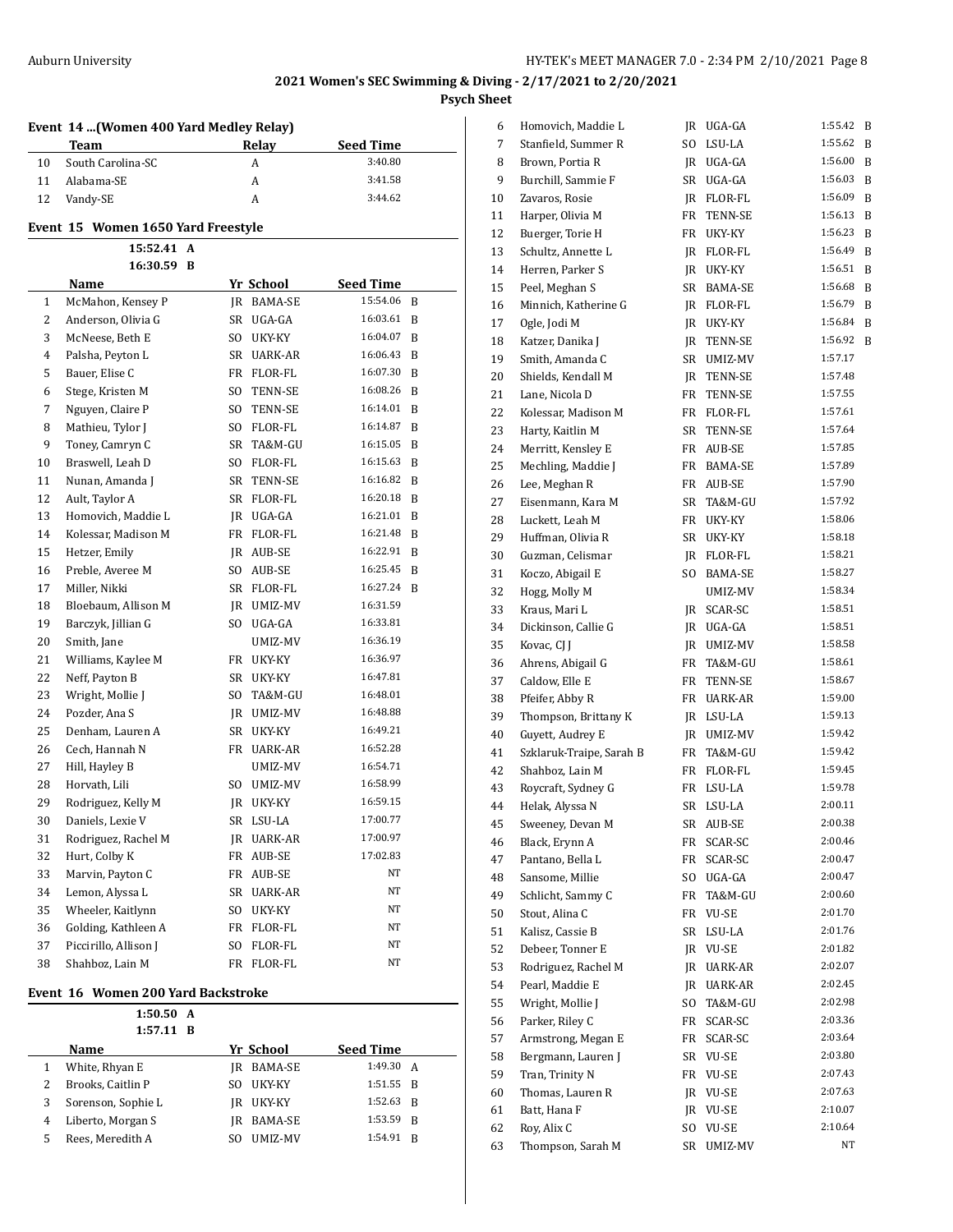## **Event 16 ...(Women 200 Yard Backstroke)**

|    | Name              | Yr School | <b>Seed Time</b> |
|----|-------------------|-----------|------------------|
|    | 64 Drumm, Megan P | FR UKY-KY | NT               |
| 65 | Nutter, Kristen M | SO VU-SE  | NT               |

## **Event 17 Women 100 Yard Freestyle**

| 47.18 A                                       |             |
|-----------------------------------------------|-------------|
| 49.51 B                                       |             |
| Name<br>Yr School                             | Seed Time   |
| Stepanek, Chloe M<br>TA&M-GU<br>1<br>FR       | 47.84<br>B  |
| 2<br>Scott, Morgan E<br>IR BAMA-SE            | 48.15<br>B  |
| 3<br>Bates, Talia B<br>SO FLOR-FL             | 48.23<br>B  |
| 4<br>Gaines, Riley M<br>JR UKY-KY             | 48.42<br>B  |
| 5<br>Thompson, Sarah M<br>SR UMIZ-MV          | 48.50<br>B  |
| Rothrock, Trude R<br>JR TENN-SE<br>6          | 48.54<br>B  |
| Fa'Amausili, Gabi A<br>SR UGA-GA<br>7         | 48.58<br>B  |
| Keil, Megan K<br>8<br>JR UMIZ-MV              | 48.63<br>B  |
| 9<br>Parker, Maxine C<br>FR UGA-GA            | 48.74<br>B  |
| Barclay, Emily G<br>10<br>JR UARK-AR          | 48.76<br>B  |
| 11<br>Pintar, Tjasa<br>SR TENN-SE             | 48.84<br>B  |
| Melton, Kobie M<br>12<br>JR UARK-AR           | 48.98<br>B  |
| 13<br>Mack, Katelyn G<br>SO FLOR-FL           | 49.00<br>B  |
| Molnar, Flora<br>14<br>SR BAMA-SE             | 49.10<br>B  |
| 15<br>Grinter, Bailey A<br>SR TENN-SE         | 49.11<br>B  |
| Milutinovich, Katarina<br>16<br>SO LSU-LA     | 49.38<br>B  |
| 17<br>McSharry, Mona L<br>FR<br>TENN-SE       | 49.41<br>B  |
| Feddersen, Amy J<br>18<br>SO<br>UMIZ-MV       | 49.43<br>B  |
| 19<br>Ungaretti, Natalie A<br>SO<br>TENN-SE   | 49.43<br>B  |
| 20<br>Harnish, Courtney N<br>SR UGA-GA        | 49.45<br>B  |
| 21<br>Moderski, Alex C<br>SO -<br>UMIZ-MV     | 49.48<br>-B |
| 22<br>Surrell-Norwood, Jada R<br>FR BAMA-SE   | 49.52       |
| 23<br>Samansky, Abby K<br>SO TENN-SE          | 49.57       |
| 24<br>Antoniou, Kalia<br>JR BAMA-SE           | 49.58       |
| 25<br>Hillis, Gabrielle B<br>SR FLOR-FL       | 49.59       |
| 26<br>Porter, Samantha J<br>SR UMIZ-MV        | 49.68       |
| 27<br>Golding, Kathleen A<br>FR FLOR-FL       | 49.72       |
| 28<br>Wheeler, Kaitlynn<br>SO UKY-KY          | 49.76       |
| 29<br>Reed, Maria D<br>SR BAMA-SE             | 49.90       |
| 30<br>Smith, Sierra<br>UMIZ-MV                | 49.97       |
| 31<br>Dupre, Cora A<br>SO BAMA-SE             | 49.97       |
| 32<br>Drumm, Megan P<br>FR UKY-KY             | 49.99       |
| 33<br>Reinstein, Sloane O<br>FR<br>UGA-GA     | 50.03       |
| 34<br>Smith, Janie L<br>SO.<br>SCAR-SC        | 50.05       |
| 35<br>Balbuena, Kirschtine O<br>JR<br>FLOR-FL | 50.06       |
| 36<br>Steckiel, Emma J<br>FR<br>AUB-SE        | 50.15       |
| Sansores, Andrea A<br>37<br>JR UARK-AR        | 50.15       |
| Sichterman, Megan J<br>38<br>SR<br>TENN-SE    | 50.42       |
| 39<br>Thamm, Claudia M<br>SO.<br>AUB-SE       | 50.46       |
| 40<br>Taylor, Olivia C<br>SO.<br>LSU-LA       | 50.50       |
| Kennett, Bobbi G<br>41<br>FR<br>TA&M-GU       | 50.59       |
| 42<br>Gebel, Alex E<br>JR<br>TENN-SE          | 50.65       |
| 43<br>Schultz, Annette L<br>JR<br>FLOR-FL     | 50.67       |
| Pike, Brittney E<br>44<br>UARK-AR<br>JR       | 50.75       |
| 45<br>Kucsan, Natalie R<br>LSU-LA<br>JR       | 50.77       |
| 46<br>Harper, Olivia M<br>FR<br>TENN-SE       | 50.82       |
| 47<br>Walker, Emma C<br>JR<br>SCAR-SC         | 50.90       |
| Cothern, Bella<br>48<br>FR<br>UARK-AR         | 50.99       |
| 49<br>Ward, Trinity M<br>SO.<br>UKY-KY        | 51.00       |

| 50 | Moore, Molly A            | JR        | UARK-AR        | 51.03     |
|----|---------------------------|-----------|----------------|-----------|
| 51 | Gholston, Margaret E      | FR        | AUB-SE         | 51.05     |
| 52 | Beers, Eleanor D          | FR        | <b>VU-SE</b>   | 51.10     |
| 53 | Chandler, Aubrey A        | FR        | SCAR-SC        | 51.13     |
| 54 | Gould, Serena M           | FR        | UARK-AR        | 51.15     |
| 55 | Thaman, Kenedy E          | SR        | <b>UARK-AR</b> | 51.22     |
| 56 | Lawrence, Macy N          | FR        | <b>UARK-AR</b> | 51.24     |
| 57 | Marvin, Payton C          | FR        | AUB-SE         | 51.32     |
| 58 | Alexander, Emma K         | SO.       | SCAR-SC        | 51.48     |
| 59 | Stephens, Julianna M      | FR        | UGA-GA         | 51.52     |
| 60 | Breslin, Aly M            | FR        | <b>TENN-SE</b> | 51.55     |
| 61 | Osborne, Reagan R         | FR        | LSU-LA         | 51.58     |
| 62 | Rimmer, Annie A           | FR        | TENN-SE        | 51.60     |
| 63 | Gibbons, Abigail G        | FR        | AUB-SE         | 51.61     |
| 64 | Hallum, Jade A            | FR        | TA&M-GU        | 51.77     |
| 65 | Thompson, Sarah-grace G   | FR        | LSU-LA         | 51.78     |
| 66 | Doennebrink, Danielle E   | SR        | SCAR-SC        | 51.84     |
| 67 | London, Maddie R          | SO.       | UARK-AR        | 51.85     |
| 68 | Hanley, Kit H             | SR        | LSU-LA         | 51.93     |
| 69 | Buchanan, Kaley R         |           | SR VU-SE       | 51.98     |
| 70 | Lemon, Alyssa L           | SR        | UARK-AR        | 52.00     |
| 71 | Bruner, Evelyn G          | FR        | TA&M-GU        | 52.05     |
| 72 | Shaner, Reilly K          | SO.       | <b>UARK-AR</b> | 52.16     |
| 73 | McPherson, Olivia C       | FR        | SCAR-SC        | 52.23     |
| 74 | Pierobon Mays, Gabriela V |           | FR VU-SE       | 52.36     |
| 75 | Petkova, Diana P          |           | <b>BAMA-SE</b> | 52.37     |
| 76 | Caldow, Elle E            | FR        | TENN-SE        | 52.46     |
| 77 | Ward, Taylor K            | SO        | VU-SE          | 52.84     |
| 78 | Baeth, Emily E            | IR        | UKY-KY         | 52.99     |
| 79 | Berglund, Meredith J      | FR        | SCAR-SC        | 53.18     |
| 80 | Burke, Abby E             | IR        | <b>VU-SE</b>   | 53.21     |
| 81 | Stout, Alina C            | FR        | <b>VU-SE</b>   | 53.35     |
| 82 | Borgstroem, Oda K         | FR        | TA&M-GU        | 53.81     |
| 83 | Jordan, Chantal E         | SO.       | <b>VU-SE</b>   | 54.05     |
| 84 | Bauer, Allison C          | SO.       | <b>VU-SE</b>   | 54.32     |
| 85 | Seberger, Gabby D         |           | JR VU-SE       | 55.53     |
| 86 | Ervin, Anna E             | FR        | UARK-AR        | NT        |
| 87 | Vavrinova, Adela X        | SO.       | UARK-AR        | NT        |
| 88 | Bloebaum, Allison M       | IR        | UMIZ-MV        | NT        |
| 89 | Popov, Nikol A            | SR        | <b>TENN-SE</b> | <b>NT</b> |
| 90 | Smith, Tatum N            | JR        | UGA-GA         | NT        |
| 91 | Debeer, Tonner E          | <b>IR</b> | <b>VU-SE</b>   | NΤ        |
|    |                           |           |                |           |

### **Event 18 Women 200 Yard Breaststroke**

|    | 2:06.84 A<br>2:13.97 B |     |                |                  |                |
|----|------------------------|-----|----------------|------------------|----------------|
|    | Name                   |     | Yr School      | <b>Seed Time</b> |                |
| 1  | Hartman, Zoie E        | SO. | UGA-GA         | 2:06.34 A        |                |
| 2  | Dellatorre. Danielle G | SR  | UGA-GA         | 2:06.81          | A              |
| 3  | Davey, Gillian K       | SO. | UKY-KY         | $2:07.67$ R      |                |
| 4  | McSharry, Mona L       | FR  | <b>TENN-SE</b> | 2:08.03          | -R             |
| 5  | Yager, Alexis A        |     | SR TENN-SE     | 2:08.14          | $\overline{B}$ |
| 6  | Herrmann, Vanessa L    | IR  | UARK-AR        | $2:08.78$ R      |                |
| 7  | Brathwaite, Katrina    | SO. | UMIZ-MV        | 2:09.33          | -R             |
| 8  | Pearl, Vanessa A       | IR  | FLOR-FL        | 2:09.45          | <sup>R</sup>   |
| 9  | Sykes, Emily J         | SR  | TENN-SE        | 2:10.26          | - B            |
| 10 | Curtis, Brynn M        | FR  | AUB-SE         | 2:10.29          | - B            |
| 11 | Popov, Nikol A         | SR  | TENN-SE        | 2:10.36          | R              |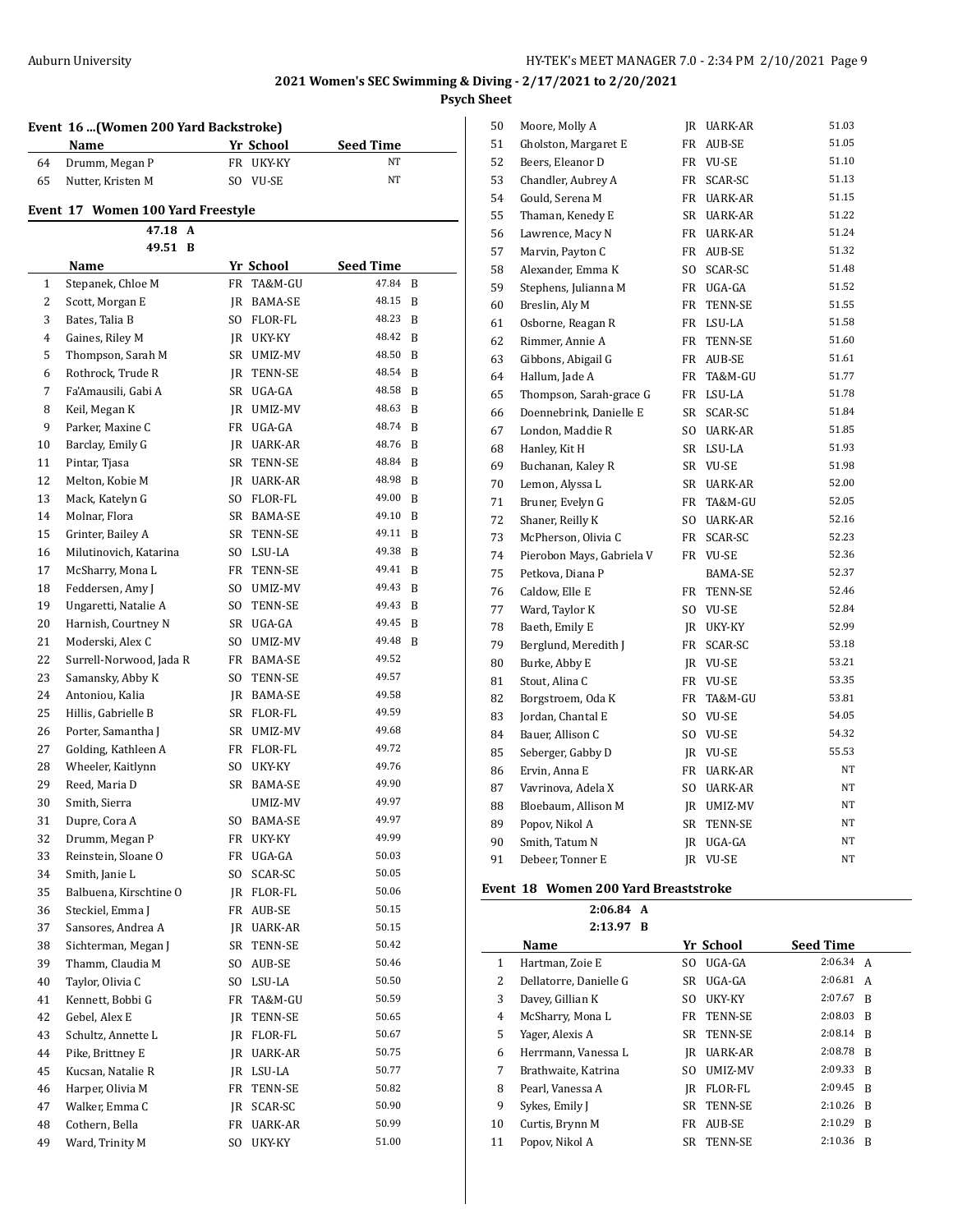#### **Event 18 ...(Women 200 Yard Breaststroke)**

|    | Name                    |     | Yr School    | <b>Seed Time</b> |   |
|----|-------------------------|-----|--------------|------------------|---|
| 12 | Poole, Lauren M         | SO. | UKY-KY       | 2:10.61          | B |
| 13 | Jones, Kayla L          | JR  | UMIZ-MV      | 2:11.26          | B |
| 14 | Bonnett, Bailey A       | SR  | UKY-KY       | 2:11.47          | B |
| 15 | McCauley, Ashley E      | SO. | UGA-GA       | 2:11.75          | B |
| 16 | Powers, Kylie A         | JR  | TA&M-GU      | 2:11.79          | B |
| 17 | Cummings, Carly P       | SR  | AUB-SE       | 2:11.97          | B |
| 18 | Hill, Jaclyn F          | SR  | UKY-KY       | 2:12.37          | B |
| 19 | Mangaoang, Desirae A    | FR  | TA&M-GU      | 2:12.48          | B |
| 20 | Mathieu, Tylor J        | SO. | FLOR-FL      | 2:12.53          | B |
| 21 | Rice, Anna H.           | FR  | UKY-KY       | 2:12.57          | B |
| 22 | Porter, Cecilia M       | FR  | FLOR-FL      | 2:12.61          | B |
| 23 | Newby, Hanna K          | SO  | AUB-SE       | 2:12.84          | B |
| 24 | Wright, Cat G           |     | JR BAMA-SE   | 2:12.88          | B |
| 25 | Gebel, Alex E           |     | JR TENN-SE   | 2:13.06          | B |
| 26 | Nelson, Emme K          | FR  | TA&M-GU      | 2:13.13          | B |
| 27 | Reynera, Caitlin A      | SO. | BAMA-SE      | 2:13.37          | B |
| 28 | Ownbey, Hannah C        |     | AUB-SE       | 2:13.51          | B |
| 29 | Deboer, Adrianna G      |     | SR FLOR-FL   | 2:13.90          | B |
| 30 | Fisher, Jocelyn T       | SO  | BAMA-SE      | 2:13.96          | B |
| 31 | Snyder, Emily M         | SR  | UMIZ-MV      | 2:14.01          |   |
| 32 | Underwood, Mallory A    | SR  | BAMA-SE      | 2:14.64          |   |
| 33 | Tarazi, Val R           | JR  | AUB-SE       | 2:14.96          |   |
| 34 | Breslin, Aly M          | FR  | TENN-SE      | 2:14.99          |   |
| 35 | Steele, Taylor L        | SO. | SCAR-SC      | 2:15.12          |   |
| 36 | Garfield, Emma M        | JR. | UARK-AR      | 2:15.96          |   |
| 37 | Heymans, Marna M        |     | JR UARK-AR   | 2:16.10          |   |
| 38 | McDaid, Allie           |     | JR LSU-LA    | 2:16.59          |   |
| 39 | Theil, Caroline T       | JR  | TA&M-GU      | 2:16.66          |   |
| 40 | Von Biberstein, Julia K |     | SR UGA-GA    | 2:16.92          |   |
| 41 | Colwell, Lizzy M        |     | JR VU-SE     | 2:17.49          |   |
| 42 | Jones, Bradi E          | FR  | UARK-AR      | 2:17.52          |   |
| 43 | Ai, Sammie M            | FR  | SCAR-SC      | 2:17.64          |   |
| 44 | Jannasch, Jadyn L       | FR  | LSU-LA       | 2:17.87          |   |
| 45 | Boll, Emilie            | SO  | LSU-LA       | 2:18.12          |   |
| 46 | Smith, Alaya D          | FR  | TA&M-GU      | 2:18.26          |   |
| 47 | Masterson, Ellie I      | JR  | SCAR-SC      | 2:18.27          |   |
| 48 | Gordon, Lindsey S       | SR  | <b>VU-SE</b> | 2:18.88          |   |
| 49 | Longbottom, Charlotte V | FR  | TA&M-GU      | 2:19.33          |   |
| 50 | London, Maddie R        | SO  | UARK-AR      | 2:19.93          |   |
| 51 | Winer, Molly E          | SO. | UMIZ-MV      | 2:20.12          |   |
| 52 | Jones, Alina E          | SO. | VU-SE        | 2:20.13          |   |
| 53 | Clifton, Maddi L        | SO. | LSU-LA       | 2:20.89          |   |
| 54 | McCormack, Lauren A     | FR  | VU-SE        | 2:21.67          |   |
| 55 | Platek, Ella A          | FR  | VU-SE        | 2:22.95          |   |
| 56 | Neubauer, Francesca Y   | JR  | VU-SE        | 2:23.70          |   |
| 57 | Porter, Krislyn P       |     | IR VU-SE     | 2:25.83          |   |
| 58 | Petkova, Diana P        |     | BAMA-SE      | NT               |   |

#### **Event 19 Women 200 Yard Butterfly**

|   | 1:53.20 A<br>$1:59.23$ B |    |            |                  |  |
|---|--------------------------|----|------------|------------------|--|
|   | Name                     |    | Yr School  | <b>Seed Time</b> |  |
|   | Luther, Dakota L         |    | IR UGA-GA  | 1:53.34 R        |  |
| 2 | Harnish, Courtney N      |    | SR UGA-GA  | $1:53.50$ R      |  |
| 3 | Pike, Taylor A           |    | SR TA&M-GU | 1:53.91 B        |  |
|   | Gati, Izzy G             | IR | UKY-KY     | $1:54.25$ R      |  |

| 5  | Ray, Amanda E          | FR  | FLOR-FL    | 1:55.26 | B |
|----|------------------------|-----|------------|---------|---|
| 6  | Gaines, Riley M        | JR  | UKY-KY     | 1:56.10 | B |
| 7  | Dickinson, Callie G    | JR  | UGA-GA     | 1:56.33 | B |
| 8  | Quah, Jing             | SR  | TA&M-GU    | 1:56.76 | B |
| 9  | Voelkerding, Ashley R  | JR  | BAMA-SE    | 1:57.84 | B |
| 10 | Beil, Kenady R         | FR  | FLOR-FL    | 1:58.19 | B |
| 11 | Theall, Olivia A       | FR  | TA&M-GU    | 1:58.29 | B |
| 12 | Beil, Mallory J        | JR  | TENN-SE    | 1:58.42 | B |
| 13 | Stephenson, Emma G     | SO. | TA&M-GU    | 1:58.42 | B |
| 14 | Bragg, Mady M          | SO. | UGA-GA     | 1:58.46 | B |
| 15 | Miller, Nikki          | SR  | FLOR-FL    | 1:58.48 | B |
| 16 | Piccirillo, Allison J  | SO. | FLOR-FL    | 1:58.68 | B |
| 17 | Felner, Gracie E       | FR  | BAMA-SE    | 1:59.09 | B |
| 18 | Bellina, Hannah C      | FR  | LSU-LA     | 1:59.16 | B |
| 19 | Stanfield, Summer R    | SO. | LSU-LA     | 1:59.16 | B |
| 20 | Pozder, Ana S          | JR. | UMIZ-MV    | 1:59.27 |   |
| 21 | Vavrinova, Adela X     | SO. | UARK-AR    | 1:59.32 |   |
| 22 | Marando, Margaret M    | FR  | TENN-SE    | 1:59.71 |   |
| 23 | McNeese, Beth E        | SO. | UKY-KY     | 1:59.92 |   |
| 24 | Nguyen, Claire P       | SO. | TENN-SE    | 2:00.11 |   |
| 25 | Theil, Caroline T      | JR  | TA&M-GU    | 2:00.17 |   |
| 26 | Pardus, Elysse A       | FR  | AUB-SE     | 2:00.56 |   |
| 27 | Wright, Mollie J       | SO. | TA&M-GU    | 2:00.75 |   |
| 28 | Harris, Jewels A       | SR  | AUB-SE     | 2:00.96 |   |
| 29 | Horvath, Lili          | SO. | UMIZ-MV    | 2:00.97 |   |
| 30 | Carlson, Sydney E      | SO. | BAMA-SE    | 2:00.98 |   |
| 31 | Porter, Kaitlyn E      |     | FR SCAR-SC | 2:01.05 |   |
| 32 | Hepler, Danielle N     | JR. | TA&M-GU    | 2:01.55 |   |
| 33 | Linartas, Lizzy A      | FR  | UARK-AR    | 2:01.57 |   |
| 34 | Horomanski, Emily P    | SO. | SCAR-SC    | 2:01.69 |   |
| 35 | Preble, Averee M       | SO. | AUB-SE     | 2:01.73 |   |
| 36 | Pryne, Jess L          | FR  | LSU-LA     | 2:01.75 |   |
| 37 | Sweeney, Devan M       | SR  | AUB-SE     | 2:02.03 |   |
| 38 | Smith, Tatum N         | JR  | UGA-GA     | 2:02.18 |   |
| 39 | Brooks, Caitlin P      | SO. | UKY-KY     | 2:02.19 |   |
| 40 | Ward, Trinity M        | SO  | UKY-KY     | 2:02.66 |   |
| 41 | Liles, Jolee M         | SO. | LSU-LA     | 2:03.77 |   |
| 42 | Otten, Emma R          | SR  | SCAR-SC    | 2:04.47 |   |
| 43 | Spence, Caroline G     | SR  | SCAR-SC    | 2:04.94 |   |
| 44 | Quass, Berit E         | FR  | TENN-SE    | 2:05.42 |   |
| 45 | Ervin, Anna E          | FR  | UARK-AR    | 2:05.48 |   |
| 46 | Neff, Payton B         | SR  | UKY-KY     | 2:05.54 |   |
| 47 | Aurnou-Rhees, Jordan W | FR  | TENN-SE    | 2:05.76 |   |
| 48 | Rimmer, Annie A        | FR  | TENN-SE    | 2:06.00 |   |
| 49 | Cech, Hannah N         | FR  | UARK-AR    | 2:06.80 |   |
| 50 | Bauer, Allison C       | SO. | VU-SE      | 2:07.52 |   |
| 51 | Roy, Alix C            | SO. | VU-SE      | 2:08.27 |   |
| 52 | Nutter, Kristen M      | SO. | VU-SE      | 2:08.97 |   |
| 53 | Ellis, Brooke N        | SR  | VU-SE      | 2:10.69 |   |
| 54 | Gibbons, Abigail G     | FR  | AUB-SE     | NΤ      |   |
|    |                        |     |            |         |   |

### **Event 20 Women Platform Diving**

|   | 225.00 B              |     |            |        |
|---|-----------------------|-----|------------|--------|
|   | Name                  |     | Yr School  |        |
|   | Trueb, Savana         | SO. | UMIZ-MV    | 294.70 |
|   | Knight, Kyndal        |     | IR UKY-KY  | 285.40 |
| 3 | Rousseau, Sarah R     |     | IR UMIZ-MV | 279.40 |
| 4 | Celaya-Hernandez, Ana |     | SR TENN-SE | 277.70 |